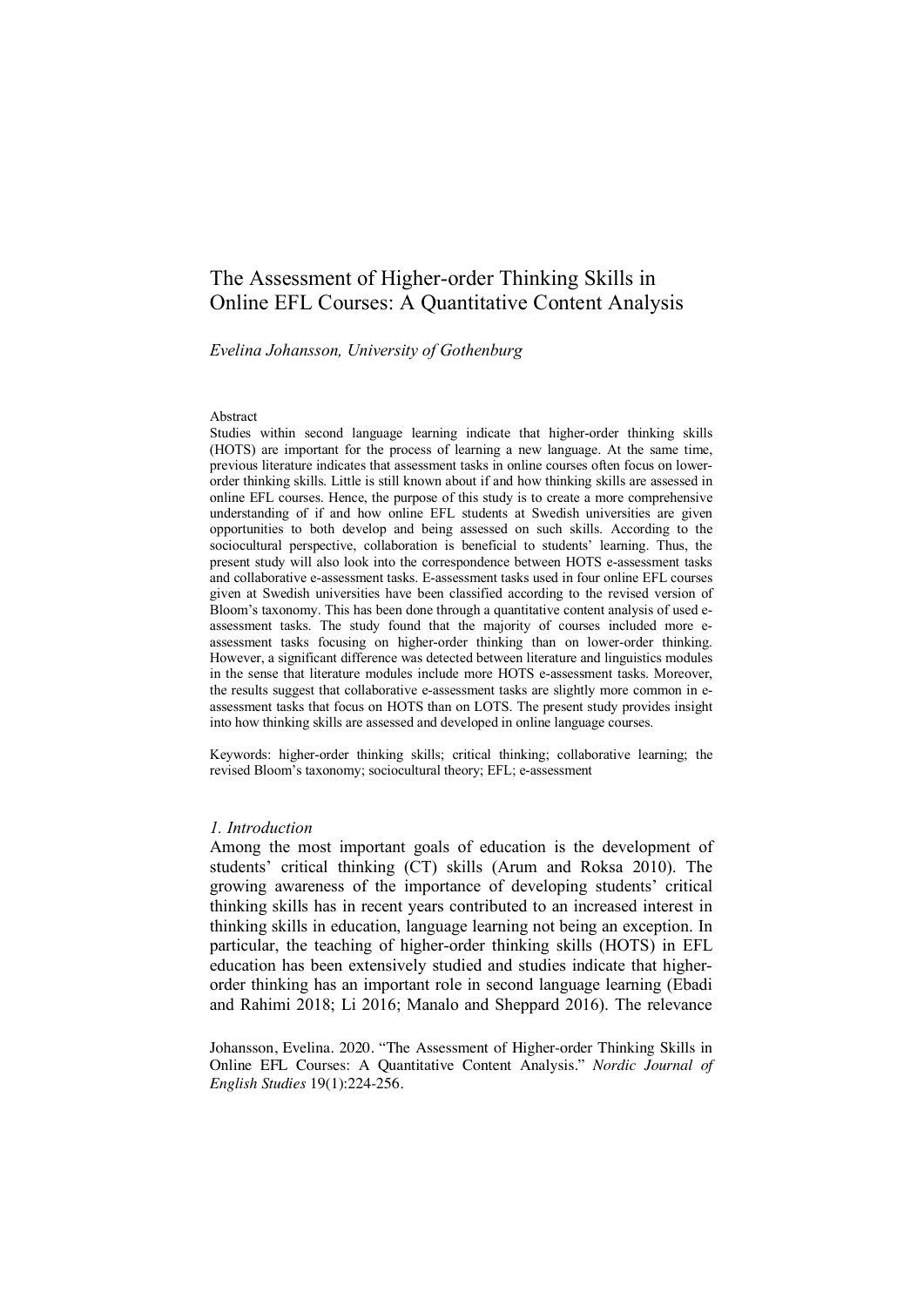of CT in L2 learning has been discussed in terms of cognitive cost (Manalo and Sheppard 2016). Both language processing and CT require the use of cognitive resources. Learners with low levels of L2 proficiency have to use more cognitive resources to process the language and may, therefore, not have sufficient cognitive resources for the execution of CT. Thus, several studies report that cognition and the ability to learn a second language are related (Yang and Gamble 2013). Moreover, it has been found that EFL students trained in higher-order thinking benefit linguistically from CT training (DeWaelsche 2015).

As technological and pedagogical improvements have contributed to making online education more attractive, many students prefer to study a second language in courses delivered completely online. Moreover, methods used in computer assisted language learning (CALL) have proven to be effective for both the purpose of developing higher-order thinking skills and in second language learning (Ebadi and Rahimi 2018; Yang 2017). Li (2016) concludes that even though it may be established that cognition and language learning are related, more research is needed in the area of technology enhanced learning and thinking skills.

Furthermore, research conducted in face-2-face (f2f) EFL courses has found that the presence of assessment items that cover HOTS in these courses is highly limited and that there is a strong focus on lowerorder thinking skills (LOTS) (Köksal and Ulum 2018). Similarly, studies on other subjects reveal a predominance of LOTS in assessment tasks (FitzPatrick et al. 2015; Fensham and Bellocchi 2013). The differences between higher- and lower-order thinking skills will be discussed in more detail in section 2.1. Higher-order thinking assessment in online EFL courses stands out as an area not yet researched.

The aim of the present study is to examine the use of e-assessment tasks, that is assessment tasks delivered through digital technologies, in online EFL courses at Swedish universities. Relying on the revised version of Bloom's taxonomy (Bloom 1956), e-assessment tasks used in mentioned courses have been categorised according to the thinking level they cover from HOTS to LOTS. The English subject in Swedish universities is traditionally divided into linguistics and literature modules, it was therefore seen as interesting to investigate the differences in use of HOTS e-assessment in these modules. Moreover, as previous studies have found that collaborative learning promotes higherorder thinking skills, the study will look into the correspondence between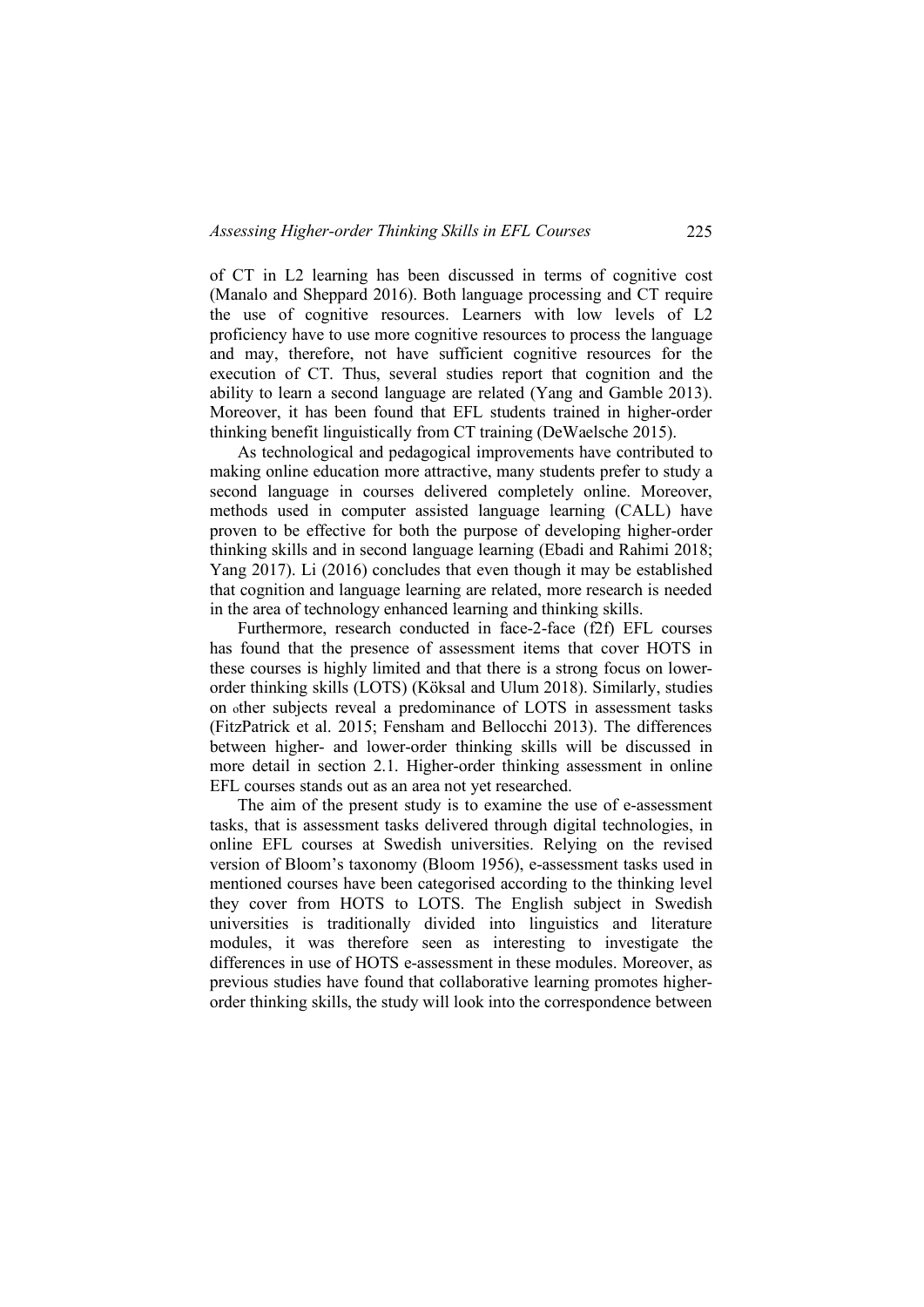HOTS e-assessment and collaborative e-assessment. The focus on collaborative learning is also grounded in the sociocultural theory, which relevance to the study is described in more detail in section 2.4.

The present study is part of a larger research project which investigates the presence and role of HOTS e-assessment in online L2 learning (Author in progress). While investigations of learners' responses to e-assessment tasks are interesting and worth examining, the focus of this part-study is on the e-assessment tasks developed by the teachers.

#### *2. Previous Research and Theoretical Background*

Below is a brief review of literature related to the role of higher-order thinking in L2 education. Previous research on developing higher-order thinking through e-assessment is also outlined. The study is framed within sociocultural theory and considers collaborative learning important in both L2 learning and in the development of higher-order thinking. Thus, this section will include a brief discussion on collaborative learning and HOTS.

#### *2.1 Higher-order thinking skills (HOTS) and Critical Thinking (CT)*

The concept of HOTS originates from the idea that there exists a hierarchy of thinking skills. Certain thinking skills are assumed to be more difficult or demanding to attain than others. There is no consensus of what constitute HOTS; however, Lee and Choi (2017: 144) mention that most researchers today agree that HOTS involve 'complicated cognitive activities such as formulating hypotheses; elaborating, interpreting, and analysing information; applying multiple criteria; constructing arguments; making comparisons and inferences; integrating and synthesizing information; and yielding multiple solutions'. As such, HOTS include thinking processes that stretch beyond mere storage of information and understanding. Other definitions of HOTS include skills such as critical thinking, problem solving, and evaluative skills (Schraw and Robinson 2011; Gorin and Dubravka 2011).

The revised version of Bloom's taxonomy, which is described in greater detail in section 3.3, is frequently used in defining HOTS (Leighton 2011; Schraw and Robinson 2011; Afflerbach, Cho, and Kim 2011). The original Bloom's taxonomy was developed as a collaborative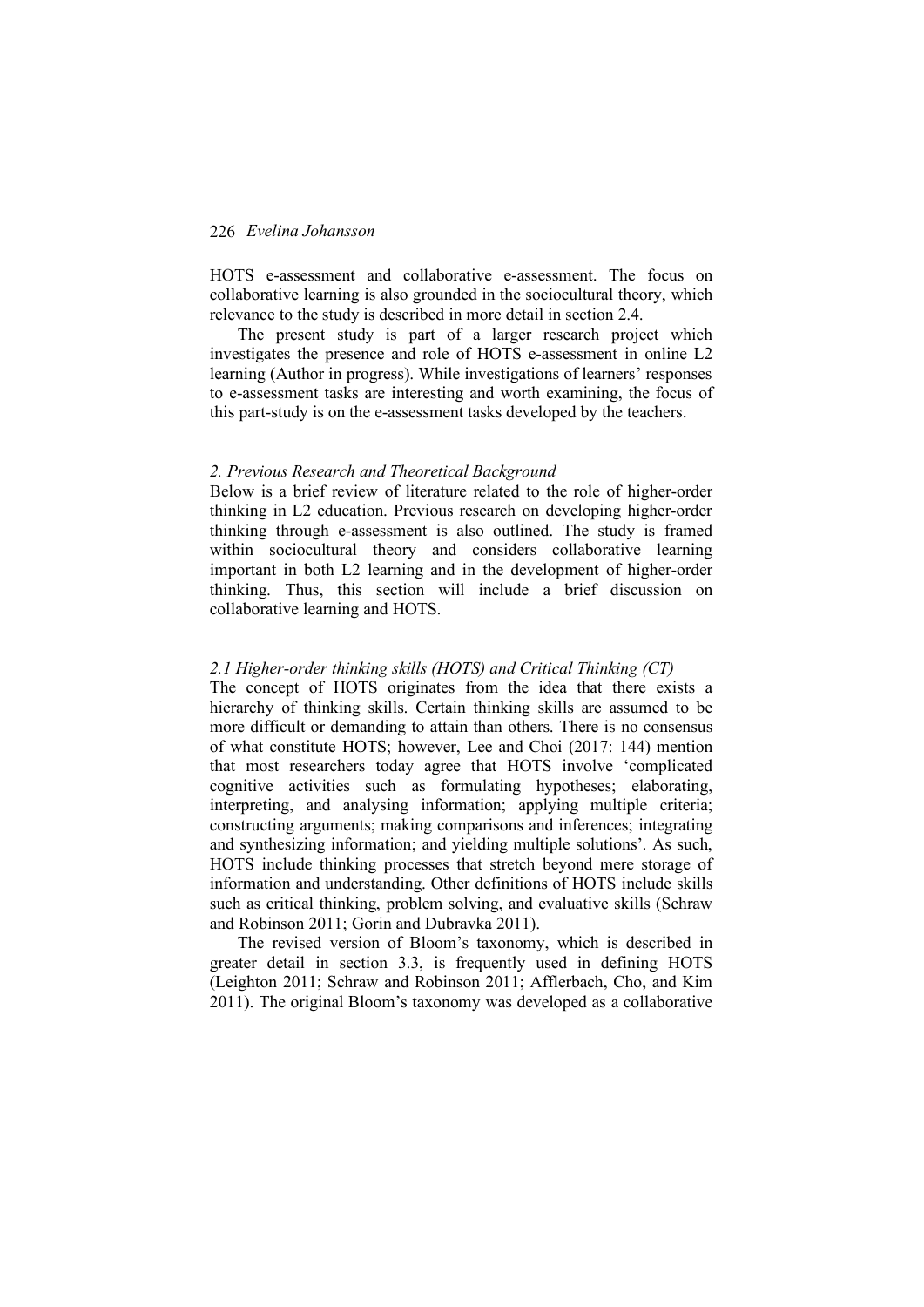effort by a committee of educators (Bloom 1956). The aim was to develop a framework for measuring and categorizing educational objectives. Almost 40 years after the advent of Bloom's taxonomy, Anderson and Krathwohl perceived a need to 'incorporate new knowledge and thought into the framework' which resulted in a revision of the taxonomy (Anderson et al. 2014: XXII). According to the revised taxonomy, thinking skills are hierarchical and divided into six categories. The categories consist of: *Remember, Understand, Apply, Analyse, Evaluate,* and *Create* (Anderson et al. 2014). The three highest skills, Analyse, Evaluate and Create, are traditionally considered to be encompassed within the term HOTS and the three first skills, Remember, Understand and Apply, are considered to be LOTS.

Related to the idea about HOTS is critical thinking (CT). Since both HOTS and CT are concerned with higher cognitive functions, they are at times used interchangeably. CT is closely related to our understanding of HOTS and, by some, included in the definition of HOTS (Schraw and Robinson 2011).

#### *2.2 Teaching thinking skills in EFL education*

It is well known that the presence of HOTS has a positive effect on students' general academic achievement. Ghanizadeh (2016) found that the interaction between CT and reflective thinking contributed to students' academic achievement. While these findings are interesting, it should be noted that students' CT skills were measured using the Watson-Glaser Critical Thinking Appraisal which has been criticised for its low validity (Possin 2014). The Watson-Glaser Critical Thinking Appraisal is a multiple-choice test. A more qualitative approach could have provided insights not only on the interrelation between CT, reflective thinking and academic achievement, but also on the actual development of these. The author of the mentioned study presumes that higher-order thinking skills 'provide learners with sophisticated and complex competency to engage in effective learning strategies, to be more committed to their studies, and to be more reflective and organized in their planning and organization' (Ghanizadeh 2016: 110). Hence, the presence of HOTS is a necessity in all higher education.

A review of the literature confirms that EFL scholars and teachers find thinking skills important in the L2 classroom. Yang and Gamble's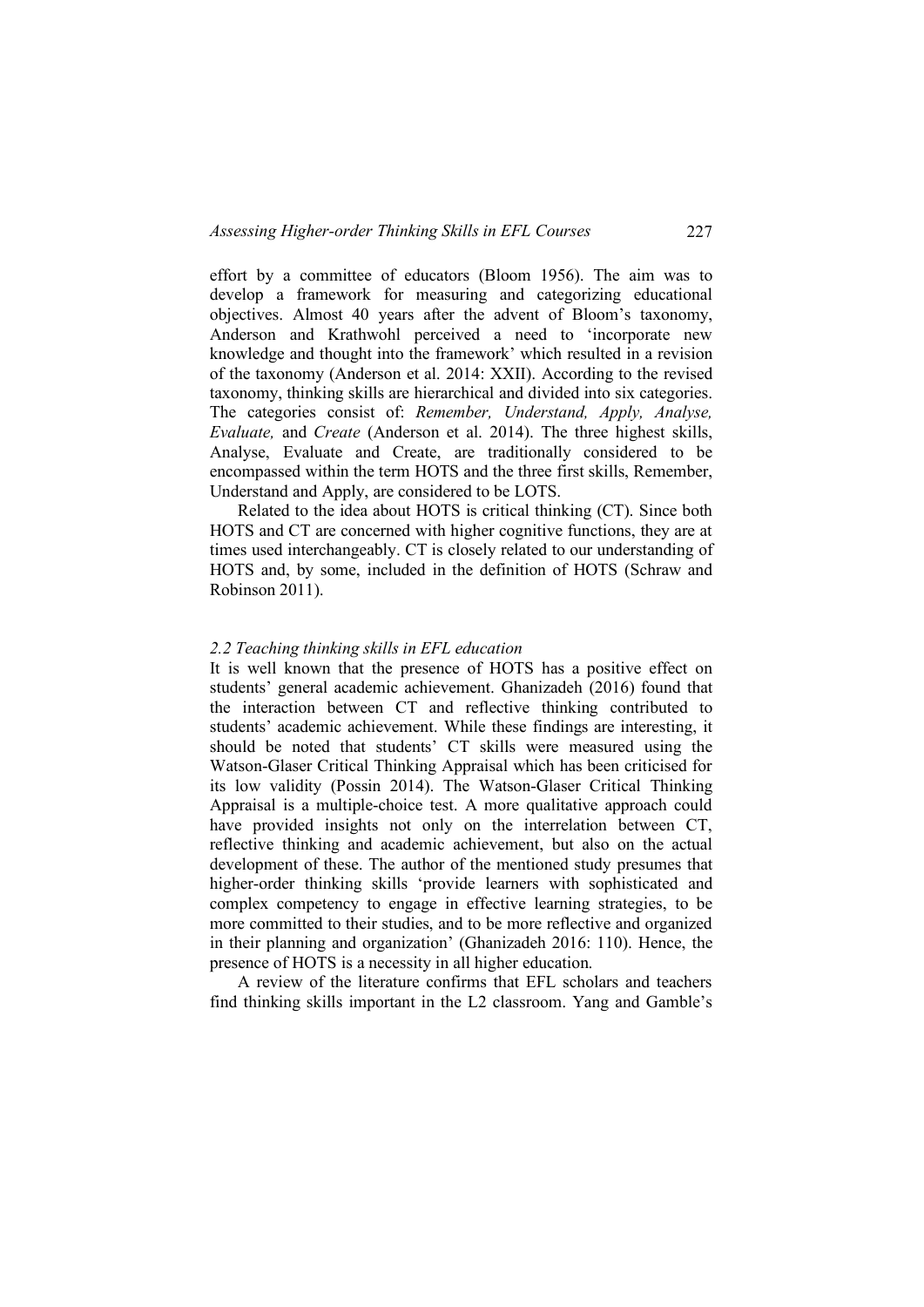(2013) study further strengthens our understanding of the importance of and relationship between cognition and language learning. In this study, Taiwanese EFL students were offered an English course with CT integrated instruction. To investigate the effect of the intervention, an experimental research method was used which included a control group. The study found that the experimental group significantly outperformed the control group in both CT skills and overall English proficiency as well as listening and reading proficiency. The collaborative features imbedded within the CT integrated instructions, combined with greater instructor support and self-regulated learning, are assumed to have facilitated students' L2 learning. Even though the study does not claim to prove that higher cognitive functions can be correlated with language learning, it indicates that L2 learners' linguistic proficiency benefits from CT integrated instructions.

Similar to Yang and Gamble's study, other studies provide evidence for the relationship between interventions aimed at developing students' HOTS and certain L2 skills. Chen (2010) has researched the effect of implementing higher-order questioning in Tawainese ESL education and found that this approach had a positive effect on students' L2 speaking proficiency. A similar study among Korean university students majoring in English found that students believed that an intervention aimed at helping them develop the ability to ask HOT questions had a positive effect on their conversational English (DeWaelsche 2015) Likewise, Alcón (1993), who was among the first to conduct research on HOTS and L2 learning, discovered that L2 students trained in asking high cognitive questions wrote more semantically and syntactically complex texts than students who had not undergone the same training. It may be concluded from the studies mentioned so far that high levels of CT and CT integrated instruction provide students with skills and learning opportunities which facilitate learning in general, including L2 learning.

There is, however, research that indicates that higher cognitive functions do not relate with L2 learning. Davidson and Dunham (1997) studied English L2 proficiency and critical thinking skills among Japanese English as a second language (ESL) students who had undertaken a year-long course on CT. Students' critical thinking skills were measured using the Ennis-Weir Critical Thinking Essay Test, which is one of the few CT tests that does not have a multiple-choice format. Participating students' results were compared with those of a control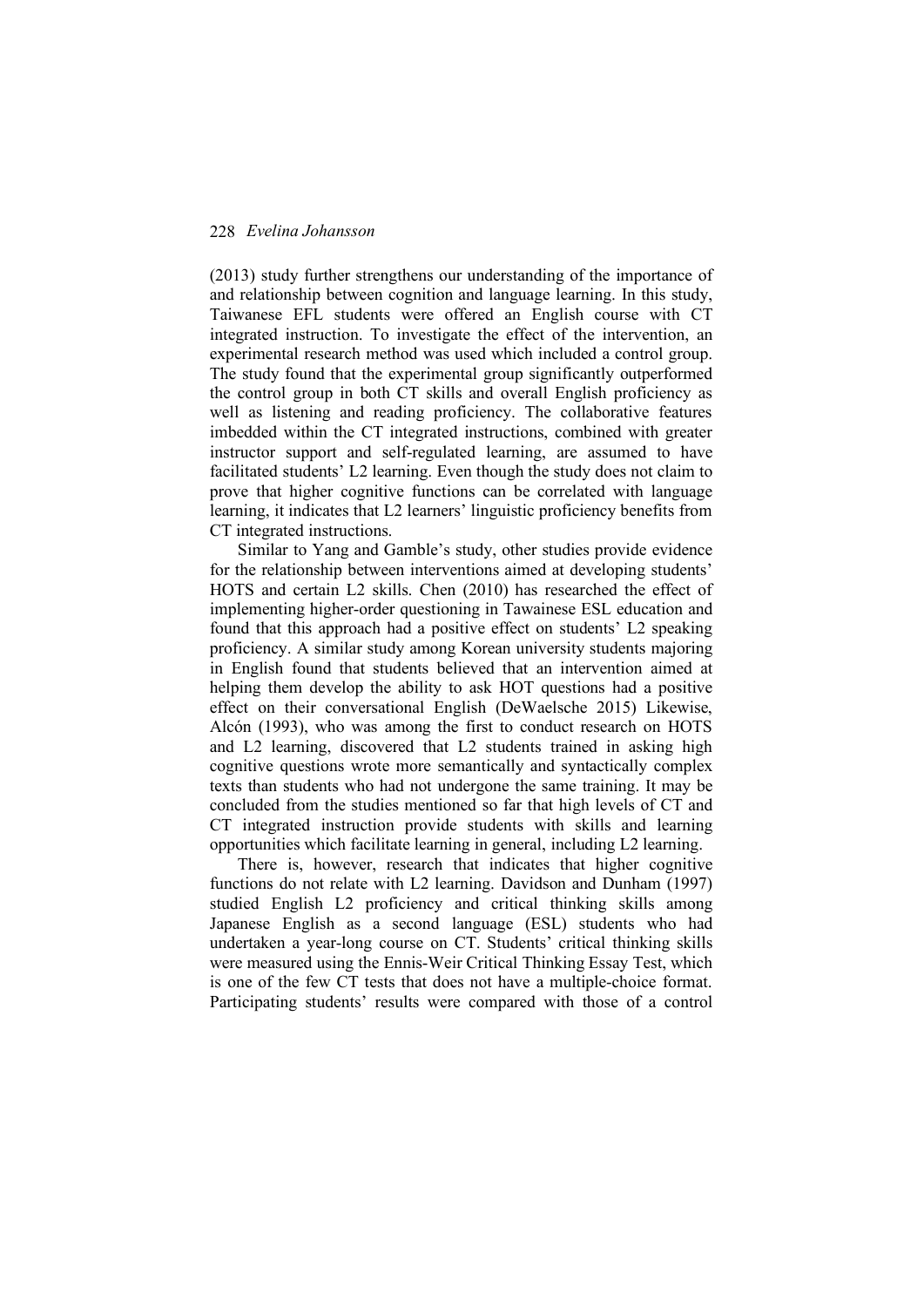group. The treatment group scored significantly higher on the Ennis-Weir test than the control group; however, no statistically significant relationship between critical thinking skills and English proficiency could be found. While this may prove that students' results on the Ennis-Weir test were not affected by their English proficiency, it also indicates that higher levels of L2 English had little influence on students' ability to think critically. Similarly, Toyoda (2015) studied the use of HOTS and L2 proficiency among learners of Japanese at an Australian university. The students in this study were part of a video-sharing project aimed at supporting HOTS. An analysis of students' videos, reflective diaries and teacher notes did not provide evidence for a relationship between HOTS and L2 performance (Toyoda 2015). It is interesting to note that both studies which failed to prove a clear relationship between thinking skills and L2 learning are among the few studies in which CT is measured through qualitative methods. This could perhaps indicate that measuring CT is not as straightforward as promised in various multiple-choice tests.

Based on this review of literature on HOTS and L2 learning, we may conclude that there exist indications that HOTS have an important role in the process of learning a second language. However, to clearly understand how HOTS affect the language learning process, more research within the field is needed. Several scholars confirm that there is a need for more research within the field (Soodmand Afshar and Movassagh 2014; Chen 2010; Liaw 2007). All the above-mentioned studies focus on developing HOTS in regular f2f learning, thus not taking into account the e-learning environment in language learning. To the best of my knowledge, no previous research exists that investigates if and how HOTS are assessed in online EFL courses nor on the relationship between HOTS and L2 learning in an online context.

### *2.3 e-Assessment and HOTS*

Assessment has often been described as the main driver of students' learning, meaning that students will learn what they think they will be tested on (Biggs and Tang 2007). This also includes the learning of thinking skills and as such assessment tasks have an important role in the teaching of students' HOTS. Bates and Sangrá (2011: 21) explain that 'if we are setting examinations (or other forms of assessment) that do not explicitly assess problem solving, critical thinking, digital literacy, and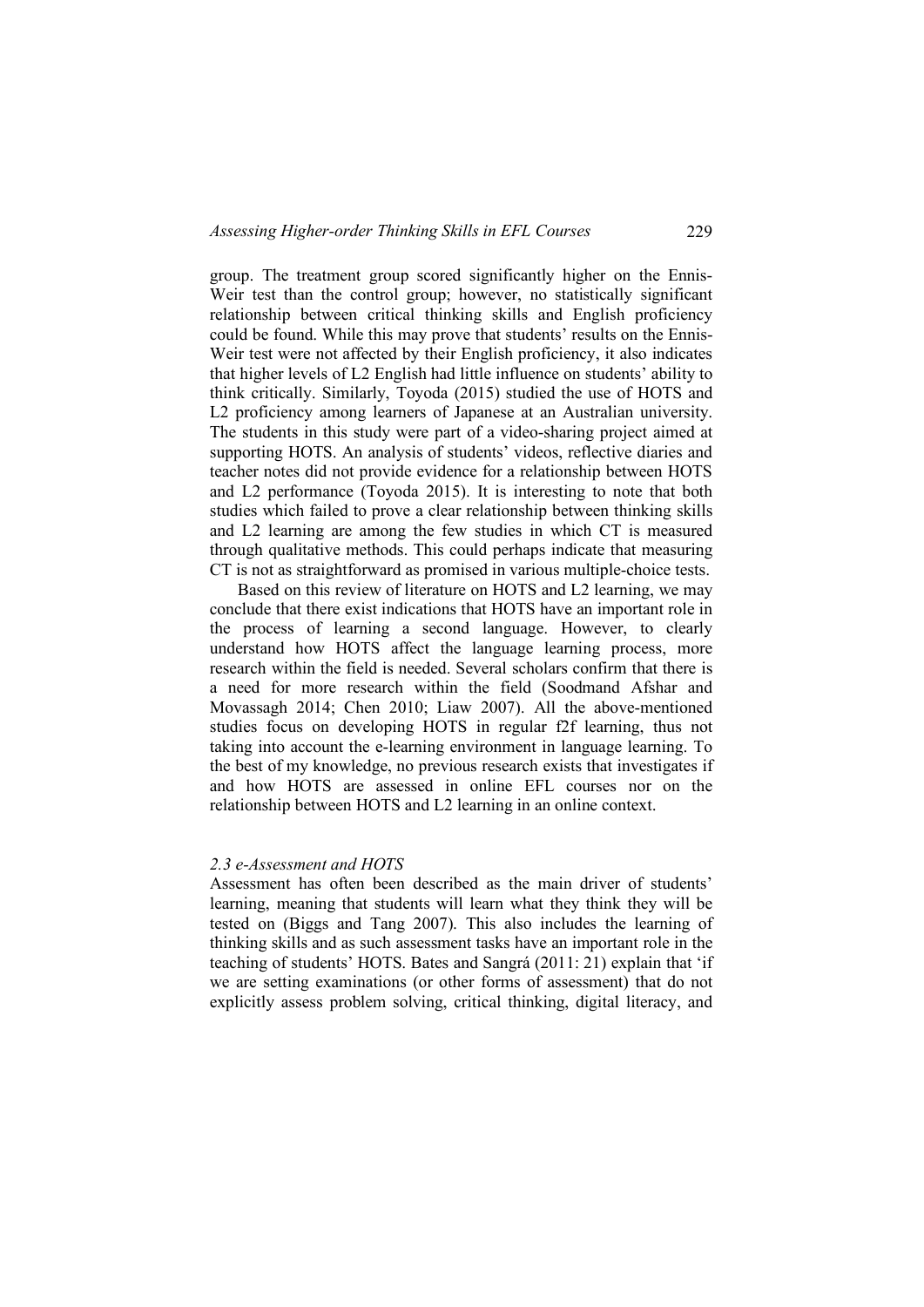communications skills within the subject domain, then students will not focus on developing these'.

As e-learning has become a well-established alternative to traditional forms of learning, researchers have shown interest in the possibility of developing and assessing HOTS in an e-learning environment. A review of recent literature shows that the e-learning environment may have positive effects on students' ability to develop these skills. Several studies indicate that the collaborative aspects often imbedded in eassessment tasks facilitate the development of HOTS. Student discussion forums have proven to be especially beneficial for this. In line with this, Yang et al. (2005) discovered that the use of Socratic questioning in asynchronous online discussion forums may help students develop CT skills. Students' CT skills were measured with the California Critical Thinking Skills Test (Facione and Facione 1994). The study found that students benefitted from online discussions and developed higher levels of CT skills. In section 2.2, we confirmed the efficiency of interventions aimed at fostering students' CT skills and the study by Yang et al. proves that such interventions can also be effective in an e-learning setting.

Much of the research on e-assessment focuses on multiple choice questions (MCQs) and the effectiveness of MCQs for the development and testing of HOTS. Falchikov and Thompson (2008) argue that MCQs are not beneficial for students' learning progress. This, they reason, is because MCQs focus on low level cognitive processes instead of HOTS. The same stance is taken by Boitshwarelo, Reedy and Billany (2017) who carried out a literature review of studies on computer-assisted assessment in higher education with the aim of investigating if these align with  $21<sup>st</sup>$  century learning. MCQs were found to be the most commonly used alternative among online tests. These tests are primarily used to assess the first three levels, Remember, Understand and Apply, of the revised version of Bloom's taxonomy. (Boitshwarelo, Reedy, and Billany 2017). There are, however, those who argue that well-designed MCQs can help students develop HOTS (Brookhart 2014). To conclude, the perceived limitations of computer-assisted assessment do not seem to be an inherent feature, but a result of poorly designed tests.

Even though it seems possible to support the development of and assess HOTS through suitable e-assessment tasks, this has proven a challenge (McNeill, Gosper, and Xu 2012). McNeill et al. (2012) studied the use of technologies to support higher-order learning at an Australian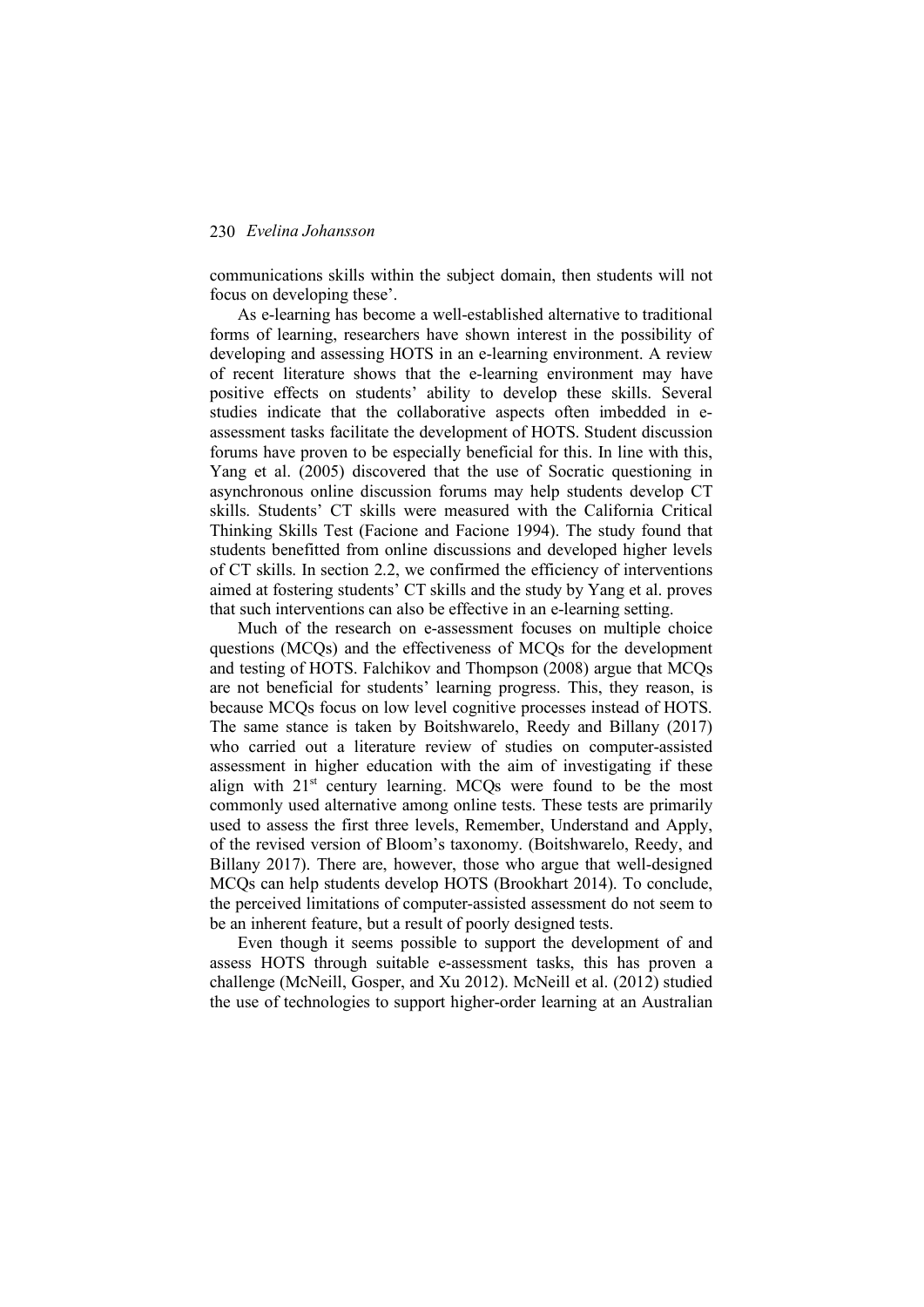university. Through interviews with convenors of online units, they found that technology supported assessment tasks focused mainly on lower-order outcomes (McNeill, Gosper, and Xu 2012). The results were partially explained by higher education being slow to change. Despite efforts made to ensure that assessment tasks support the learning of HOTS, knowledge and comprehension are more commonly assessed than higher levels of thinking (Bryan and Clegg 2006).

Reviewing the current literature, we find that developing eassessment tasks that focuses on HOTS are not impossible, although, challenging. Caplan and Graham (2008: 252) mention that 'the unique possibility inherent in web-based instruction originate not from the Web itself, but from the instructionally innovative ways in which it may be used'. To sum up the discussion on e-assessment and HOTS, it may be concluded that if designed correctly, e-assessment tasks can facilitate the development of higher-order thinking skills.

While assessment is considered one of the most important parts of education, previous studies that investigate HOTS and LOTS assessment tasks in different subjects are limited. To the author's knowledge, few systematic studies have been carried out with the aim to investigate if and how HOTS are assessed in language courses. Köksal and Ulum (2018), as mentioned above, found that exam questions in English courses at Turkish universities solely focus on LOTS. Moreover, a few studies in other subjects indicate a predominance of LOTS assessment tasks in most courses. For example, Fensham and Bellochi (2013) found that the majority of the examination tasks in Australian high school chemistry courses are devoted to LOTS. Similarly, a study on cognitive processes in assessment tasks used in pharmacy education in Canada revealed that only 33.7 percent of the tasks require HOTS (FitzPatrick et al. 2015). Even though, as discussed above, there are indications from teachers working in online learning that HOTS is not sufficiently assessed in online courses, there is a lack of studies that investigate the frequency of HOTS and LOTS e-assessment in online courses.

*2.4 A sociocultural perspective on thinking skills and language learning* According to the sociocultural theory, humans take control over higher mental functions by using cultural and symbolic artifacts as mediational means (Lantolf, Thorne, and Poehner 2015). The technology used in e-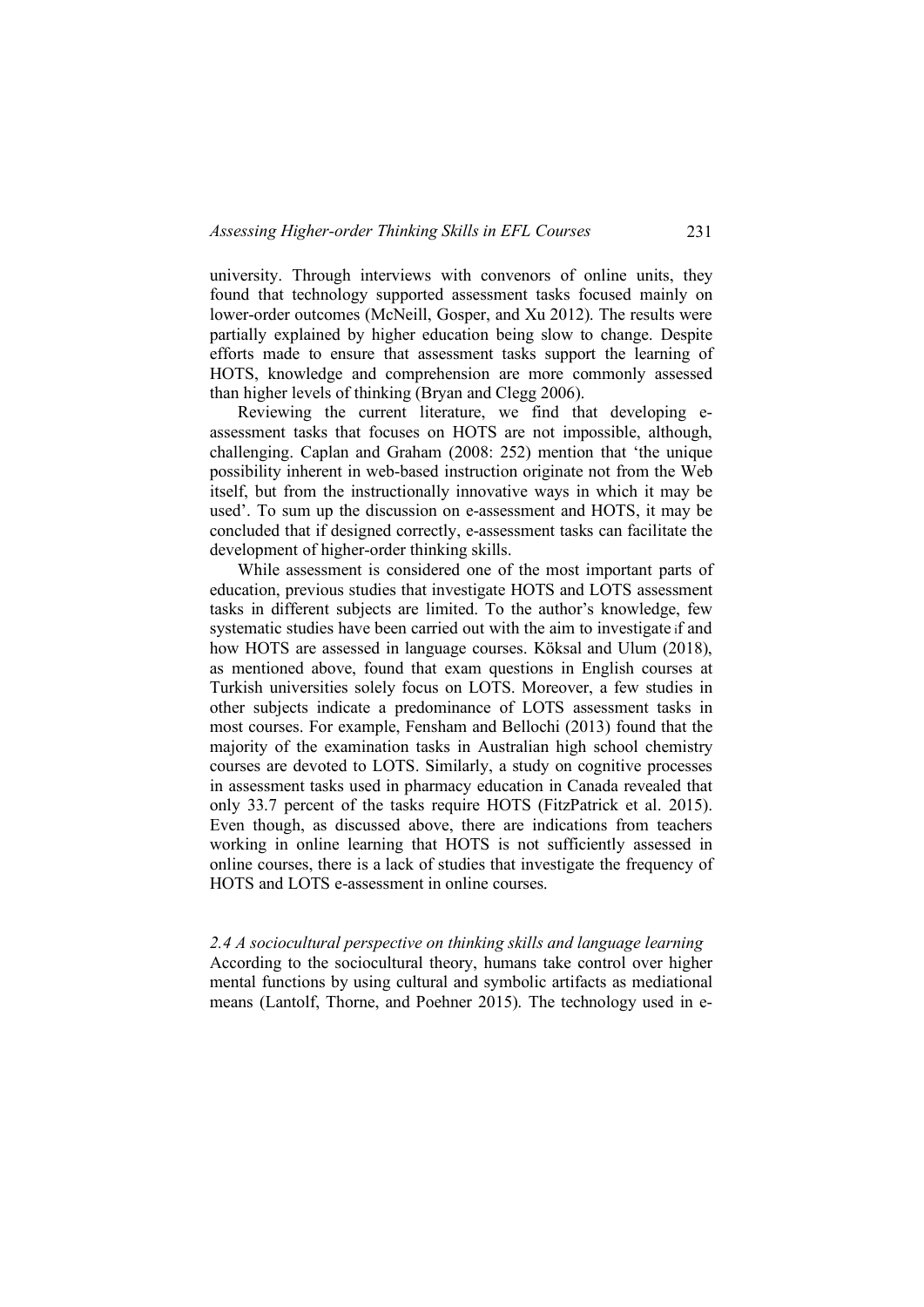learning, therefore, has an important role in students' learning. Online collaborative activities need to be designed so that the activities afford and mediate interaction and participation (Khoo and Cowie 2011).

The present study is framed within the sociocultural perspective as collaboration is considered important for development of students' HOTS. The zone of proximal development (ZPD) has become the most popular and famous component of sociocultural theory. Vygotsky's (1978: 86) well-known definition of the ZPD is often misunderstood as referring to the range of tasks performed in collaboration. A more accurate definition is that it refers to levels of students' development. Furthermore, the ZPD is made up of 'the area of immature, but maturing processes' (Vygotsky, 1998, p. 202). Chaiklin (2003: 52) explains that the ZPD refers to 'those intellectual actions and mental functions that a child is able to use in interaction, when independent performance is inadequate'. Thus, in collaboration students will be given opportunity to develop processes that are not yet fully mature, but in the process of maturing. It is not, as sometimes misunderstood, a process of developing previously non-existing functions and processes.

Collaborative activities have previously proven to be helpful in developing students' HOTS. Gokhale (1995) investigated the effectiveness of collaborative learning in promoting both basic thinking skills and CT skills among American undergraduate students in industrial technology. The students were divided into one control group and one experimental group. Both groups were given the same assignment; however, the experimental group was allowed to complete their assignment collaboratively. Students' basic thinking skills and critical thinking skills were tested through a pre-test post-test design study which was developed based on Bloom's taxonomy. Students who had collaborated on the given assignment scored significantly higher on CT items on the post-test. Gokhale (1995: 28) views the results in light of a sociocultural perspective and explains that 'the peer support system makes it possible for the learner to internalize both external knowledge and critical thinking skills and to convert them into tools for intellectual functioning'. It is, thus, assumed that collaborative learning activities are beneficial for the development of CT.

Collaboration, however, should 'not be understood as a joint, coordinated effort to move forward, in which the more expert partner is always providing support' (Chaiklin 2003: 54). On the contrary, as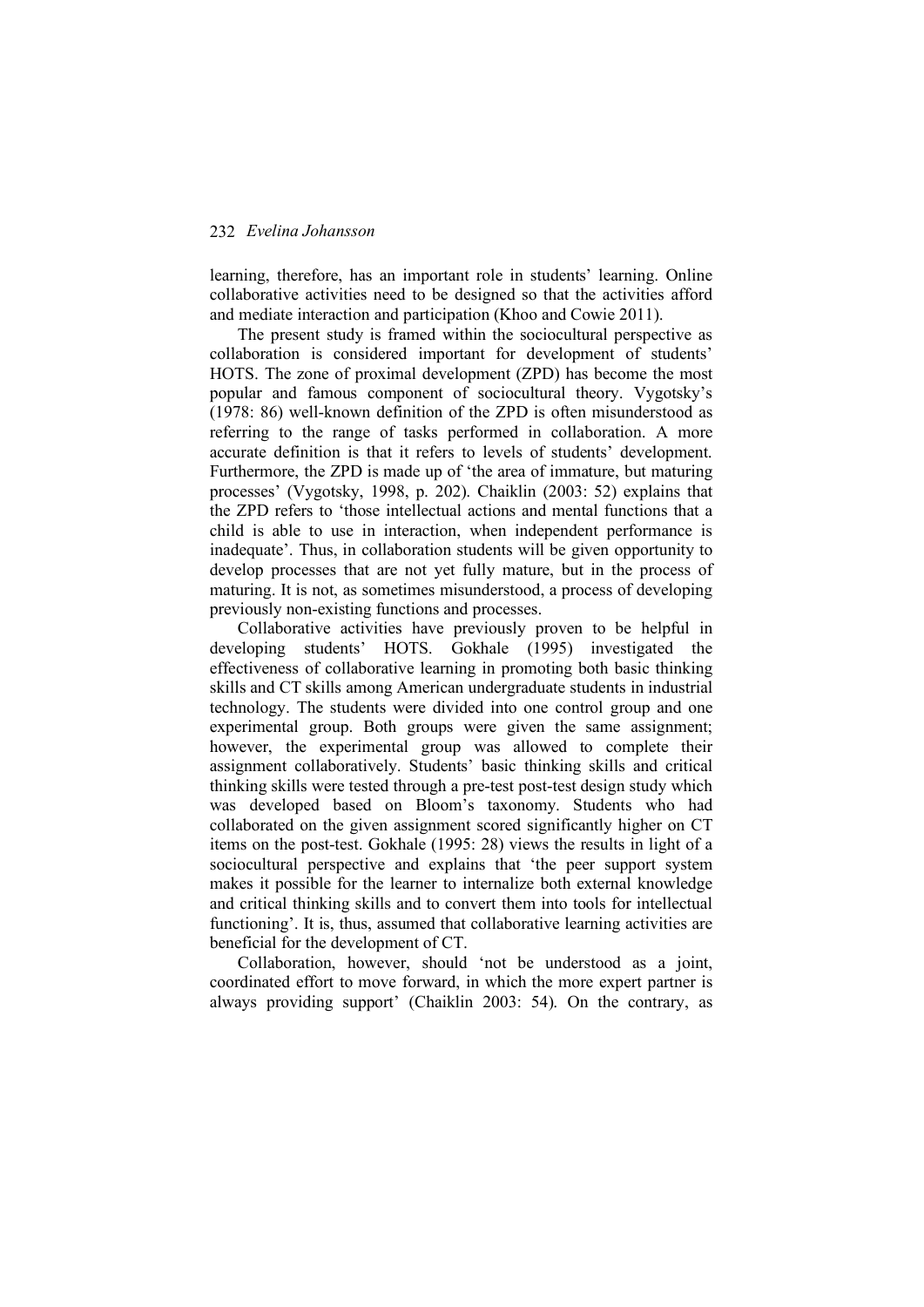explained by Chaiklin, it is any situation in which the learner is offered interaction with another person, peer or teacher, to solve a problem. Thus, it is not the competence of the more capable peer that is of most importance for students' development, but the actual assistance itself (Chaiklin 2003: 43). As the ZPD is well-known among educationalists, the aim of the present study was to investigate if collaborative eassessment tasks in online EFL courses had a higher concentration of HOTS than non-collaborative tasks. The purpose of the investigation was not to study how students respond to the collaborative tasks used in the investigated courses; rather, it was to look into opportunities created for collaboration.

#### *2.5 Research questions*

To sum up, HOTS seem to have an important role in L2 learning. However, previous research indicates that higher-order thinking is often not assessed in online courses (McNeill, Gosper, and Xu 2012). Even though many students choose to study a foreign language through online courses, little is still known about the e-assessment tasks used in these courses. The present study is based on the hypothesis that e-assessment tasks that are carried out collaboratively develop students' HOTS to a higher degree than non-collaborative e-assessment tasks, and seeks to investigate if collaborative e-assessment tasks include more HOTS instructions than non-collaborative tasks. Since the English subject at Swedish universities includes both linguistics and literature modules, as explained in section 3.2, investigating the differences in HOTS eassessment in these modules stood out as something important. More specifically, the following research questions are addressed:

1. To what extent do e-assessment tasks used in online EFL courses at Swedish universities focus on higher-order thinking?

2. How do linguistic and literature modules in Swedish universities differ in their e-assessment of HOTS?

3. To what extent does the use of HOTS e-assessment correspond to the presence of collaborative e-assessment tasks?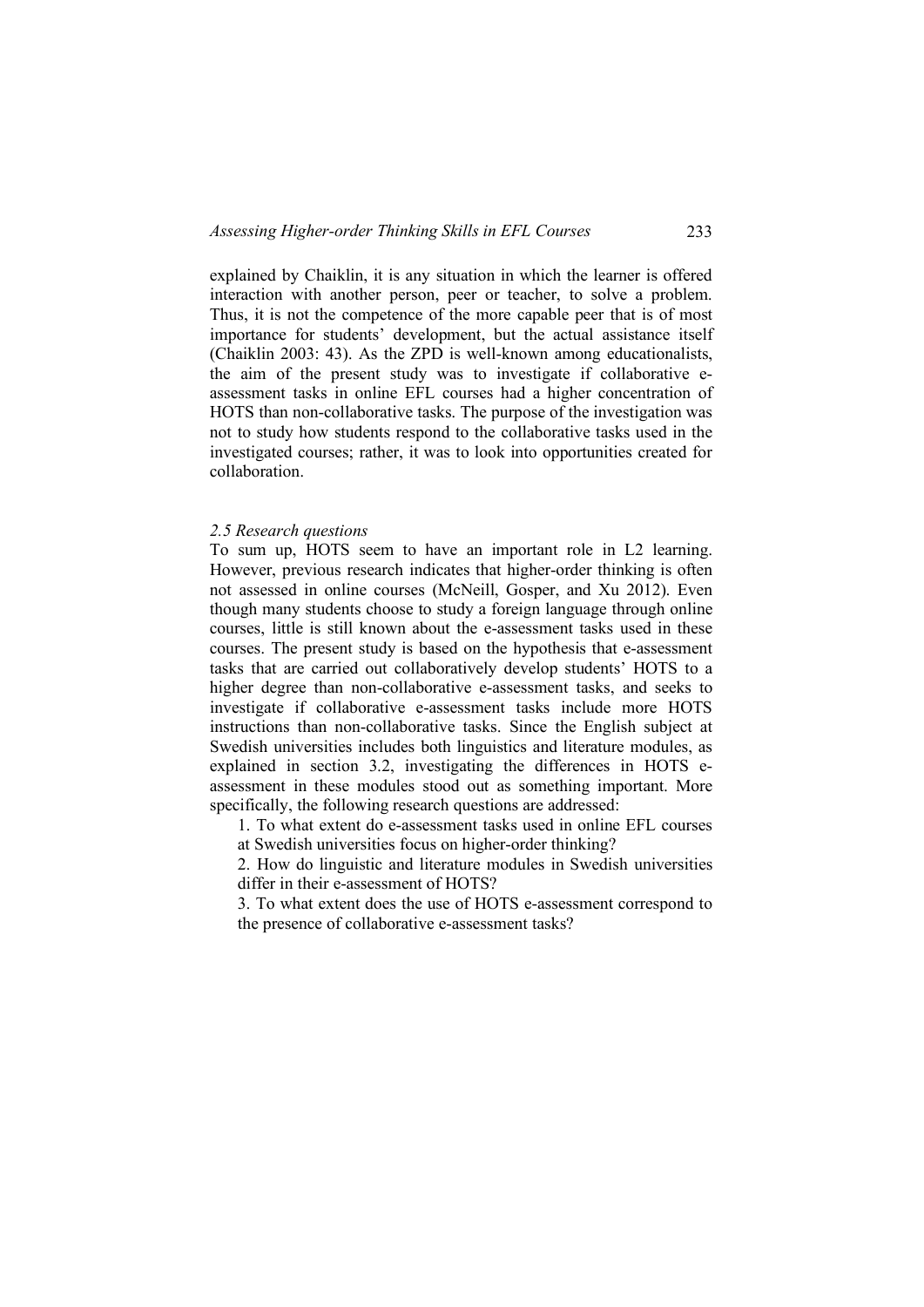### *3. Method, Data and Procedure*

### *3.1 Content analysis*

For the purpose of this study, e-assessment tasks used in online English intermediate courses at four Swedish universities were investigated. The aim was to classify these e-assessment tasks according to the thinking levels in the revised Bloom's taxonomy (Anderson and Krathwohl 2001). In order to do that, a quantitative content analysis of the e-assessment tasks was conducted. The mentioned method was considered suitable for this study as the method aims at systematically classifying parts of a text to draw conclusions about the content (Rose, Spinks, and Canhoto 2015). Content analysis has been used in previous studies investigating the frequency of higher- and lower-order thinking skills (e.g. Ulum 2016).

#### *3.2 Unit of analysis and participants*

The units of analysis in the present study were the e-assessment tasks. To collect these, Swedish universities offering the English intermediate online course were invited to participate in this study. The single requirement placed on the invited universities was that they offered an online intermediate course in English equivalent of English 31-60 credits. This is a second semester course and requires that the students have completed a one semester (30 credits) English course before. There were eight universities giving this course at the time of investigation and half of them participated in this study. As the author could not be granted access to the course pages, the instructors working with these courses agreed to send the e-assessment tasks to the author. As mentioned in section 2.5, the English subject at Swedish universities is traditionally divided into both literature and linguistics modules. All four courses consisted of a 15 credits linguistic module and a 15 credits literature module. See Table 1 for a detailed description of each course's content and assessment tasks. Due to changes in staff during the time of data collection, the material from one 4 credits module in linguistics from University 3 could not be collected. All e-assessment tasks in these courses, which totalled 500 tasks, were collected and categorized.

In the term *e-assessment task* everything that the students had to complete in order to pass the course was included. Compulsory seminars and forum discussions were also included in this definition. The investigated e-assessment tasks in this study included seminar questions,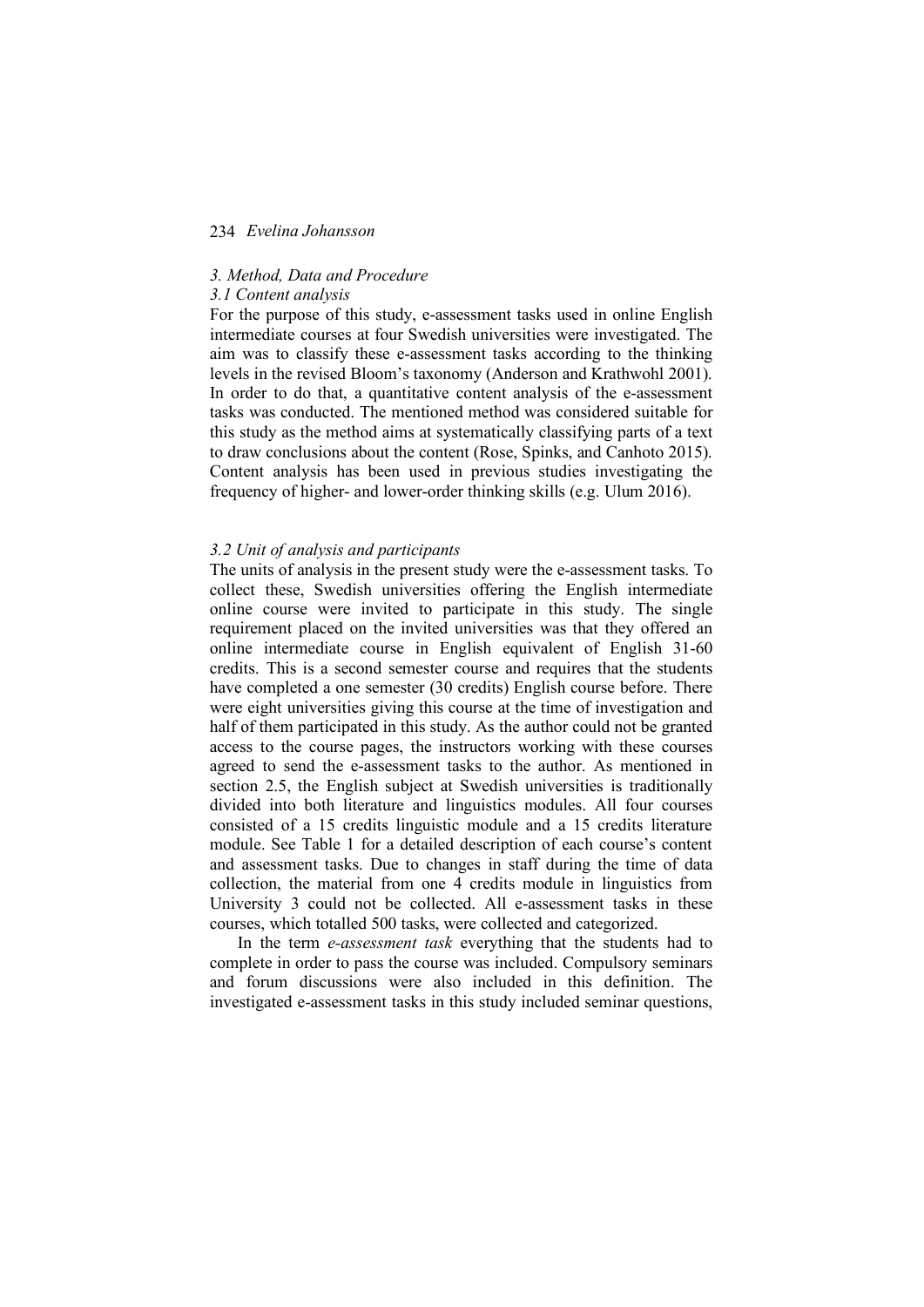mid-course and final exams, essays, oral presentations, take-home exams, forum discussions, and compulsory study questions.

The results are at times presented in credits of HOTS and LOTS eassessment per course. This was done through multiplying the percentage of HOTS/LOTS e-assessment tasks with the course credits to account for the number of credits assessed by each thinking level. Some courses had clear instructions for the credit value of each e-assessment task, this was in particular true for written essays and exams. In these cases, HOTS and LOTS were calculated per credit. However, when there was no specific mention of credit, HOTS and LOTS were calculated per course module. The following example illustrates how this was done: A 7.5 credit module contained one written exam, one essay and seven seminar questions. The written exam and the essay were given two credits each by the teacher responsible for the course. Three and a half credits remained for the seven seminar questions; hence, each of these had a value of 0.5 credits. The exam included ten questions of which six of them were HOTS questions and four of them were LOTS questions. Thus, the exam gave 1.2 credits of HOTS and 0.8 credits of LOTS. The essay consisted of instructions that were categorized as HOTS; hence, the essay gave 2 HOTS credits. As for the seminar questions, five of them were HOTS questions and two were LOTS questions. Therefore, 2,5 credits were in the category of HOTS and 1 credit in the category of LOTS. To sum up, this 7.5 credit module contained 5.7 HOTS credits and 1.8 LOTS credits. The reasoning behind this method was to adjust both for the unequal proportions of e-assessment tasks in investigated courses and between differences in credit value between e-assessment tasks. This was done in order to ensure a more valid representation of the results.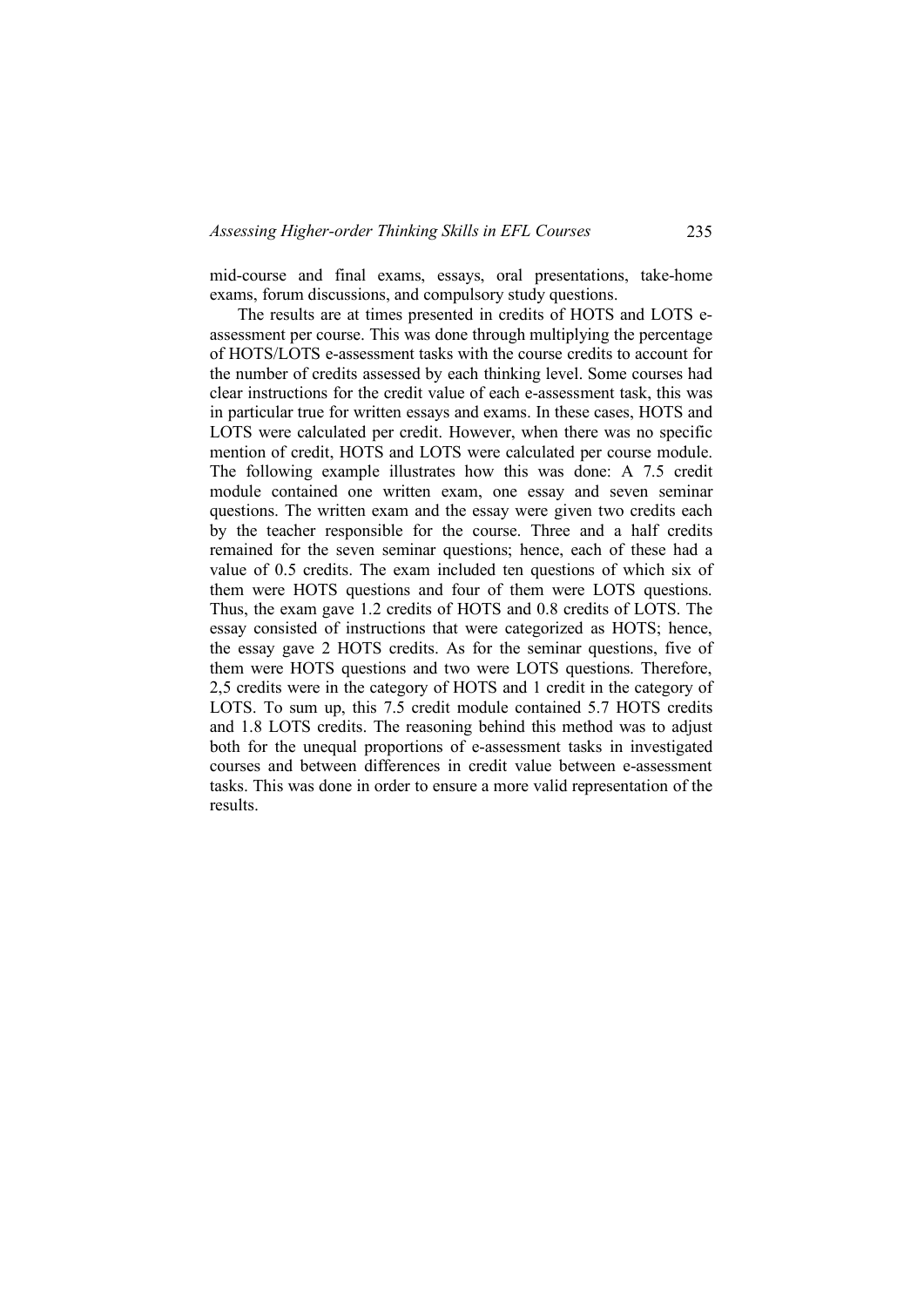|                     | <b>Credits</b> | <b>Modules</b> | Content                                                             | <b>Assessment tasks</b>                                                                                          |  |
|---------------------|----------------|----------------|---------------------------------------------------------------------|------------------------------------------------------------------------------------------------------------------|--|
| <b>University 1</b> |                |                |                                                                     |                                                                                                                  |  |
| Literature          | 15             | 1              | British and<br>American<br>literature                               | Written exam,<br>discussion forum<br>questions, written<br>essay                                                 |  |
| Linguistics         | 15             | $\mathbf{1}$   | Seminar questions,<br>Linguistics<br>written exam, written<br>essay |                                                                                                                  |  |
| <b>University 2</b> |                |                |                                                                     |                                                                                                                  |  |
| Literature          | 15             | $\mathbf{1}$   | British and<br>American<br>literature                               | Written essays,<br>written exam, oral<br>presentation, seminar<br>discussions                                    |  |
| Linguistics         | 15             | $\overline{2}$ | Linguistics,<br>language history                                    | Written assignments,<br>oral presentation,<br>seminar questions,<br>written exam                                 |  |
| <b>University 3</b> |                |                |                                                                     |                                                                                                                  |  |
| Literature          | 15             | $\overline{2}$ | British and<br>American<br>literature                               | Seminar questions,<br>written assignments,<br>written exam                                                       |  |
| Linguistics         | 15             | $\overline{3}$ | Linguistics,<br>translation                                         | Written exams,<br>discussion forum<br>questions, oral<br>presentation, seminar<br>questions                      |  |
| <b>University 4</b> |                |                |                                                                     |                                                                                                                  |  |
| Literature          | 15             | $\overline{2}$ | British and<br>American<br>literature                               | Written exams, oral<br>presentation,<br>compulsory study<br>questions                                            |  |
| Linguistics         | 15             | $\overline{2}$ | Linguistics                                                         | Discussion forum<br>questions, written<br>exam, written<br>assignments, peer-<br>reviewing, oral<br>presentation |  |

## *3.3 The revised Bloom's taxonomy*

Bloom's taxonomy (Bloom 1956) has since its publication in 1956 been widely used in measuring and classifying educational objectives. The taxonomy consists of six categories in the cognitive domain; *Knowledge,*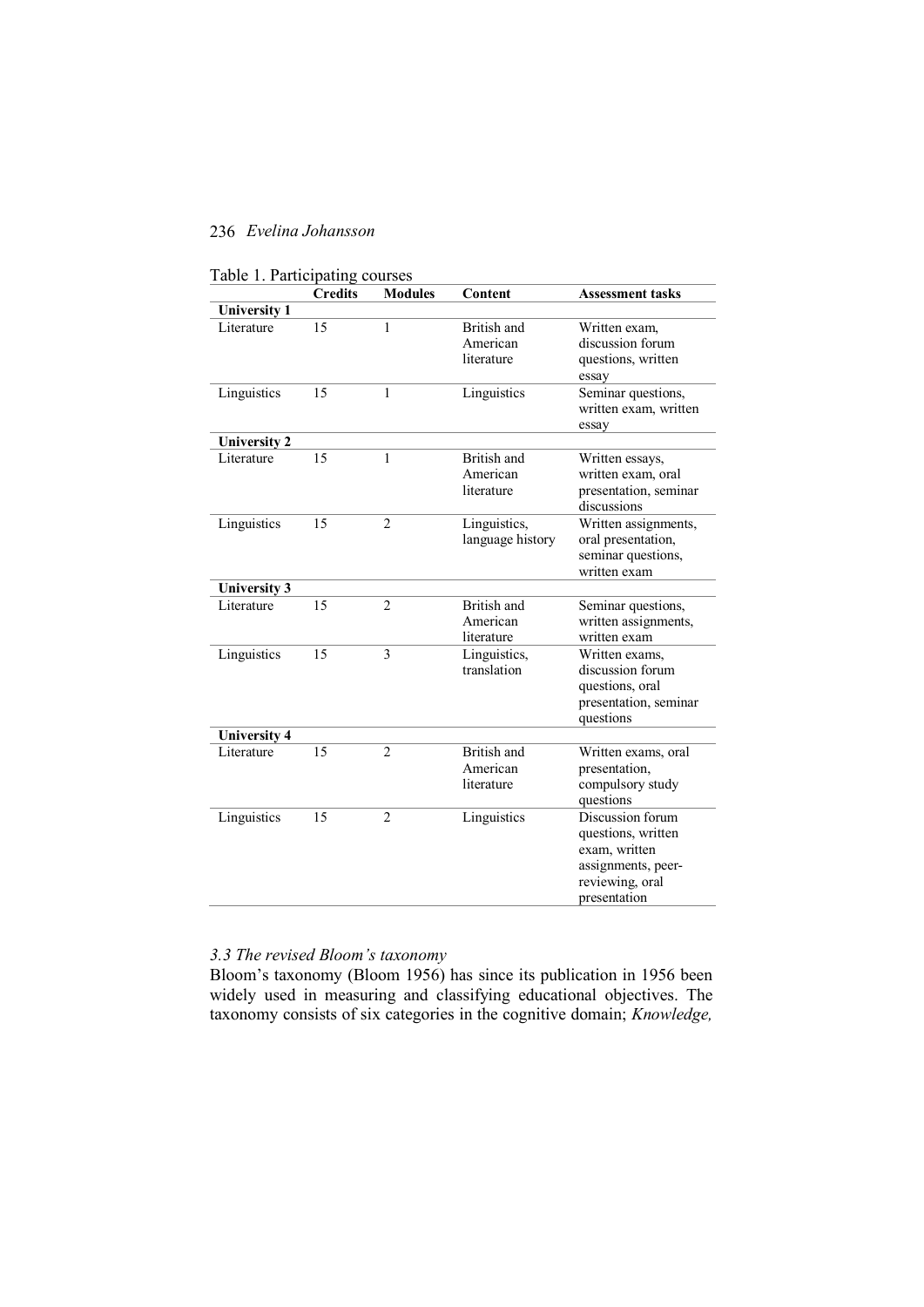*Comprehension, Application, Analysis, Synthesis*, and *Evaluation* (Krathwohl 2002). Almost 40 years after the advent of Bloom's taxonomy, Anderson and Krathwohl perceived a need to revise it according to new knowledge (Anderson et al. 2014). The revised version of Bloom's taxonomy distinguishes between the Cognitive process dimension and the Knowledge dimension. The Knowledge dimension consists of *Factual, Conceptual, Procedural*, and *Metacognitive Knowledge*. The Cognitive Process dimension still includes six categories; however, a few important changes have been made within the framework. Anderson and Krathwohl's revised cognitive process dimensions include the thinking categories: *Remember, Understand, Apply, Analyze, Evaluate*, and *Create* (Anderson et al. 2014). These categories are assumed to be arranged in a continuum of cognitive complexity where *Remember* is the least cognitively complex category and *Create* the most complex.

Among the purposes of developing a taxonomy of this kind was the desire to help educators consider the possibilities within education (Anderson et al. 2014). This, in turn, will support educators in developing instructions and test items that tap higher-order thinking. Krathwohl (2002: 213) mentions that the taxonomy has frequently been used 'to classify curricular objectives and test items in order to show the breadth, or lack of breadth, of the objectives and items across the spectrum of categories'. Thus, the categorization of educational objectives does not only aim at deciding the content of what should be taught, but also at supporting and guiding the assessment of these skills. As previously mentioned, most definitions of HOTS still rely on Bloom's taxonomy (Schraw and Robinson 2011). The three highest levels, i.e. Analyze, Evaluate, and Create, of the taxonomy are commonly considered to be encompassed within the term higher-order thinking. Several studies have been carried out with the aim of identifying higher-order thinking tasks in the EFL classroom that rely on the top three levels of Bloom's taxonomy or the revised taxonomy to define HOTS (Riazi 2010; Ali 2012; Mohammadi et al. 2015).

### *3.4 Coding scheme*

The coding scheme used in this study was based on the revised version of Bloom's taxonomy. The classification scheme (Table 2) includes the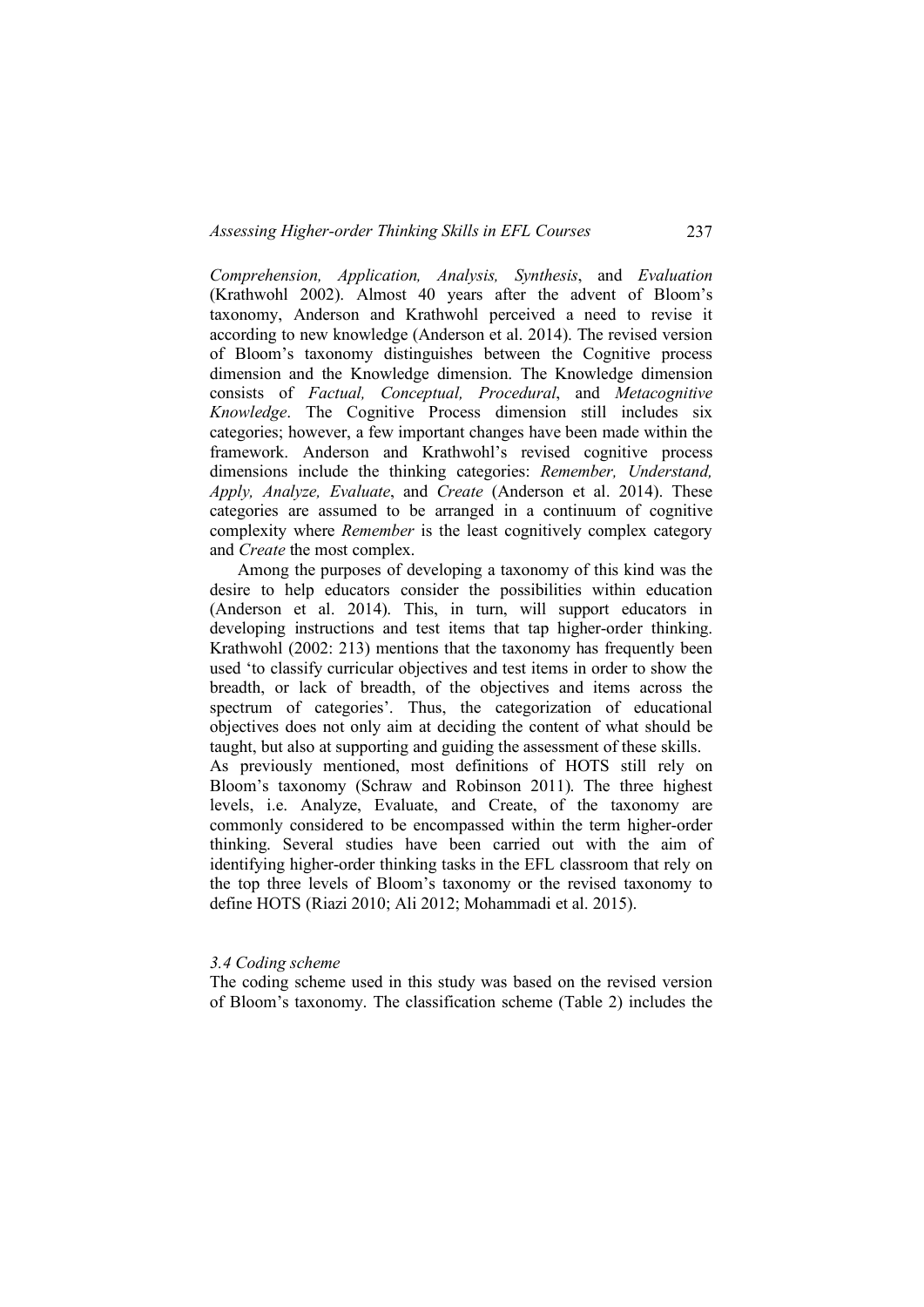entire coding scheme with definitions of the thinking levels and action verbs that have been used as a guide in deciding on the appropriate thinking level (Anderson and Krathwohl 2001). The revised taxonomy has been used in similar studies previously and is commonly used to determine the thinking level of assessment tasks (Köksal and Ulum 2018; FitzPatrick and Schulz 2015). Each e-assessment task was categorized according to the thinking level it covers. As thinking is hierarchical, several tasks were categorized into more than one thinking level. However, the highest thinking level was always the one that was counted.

As can be seen in table 2, the same action verbs occasionally occur in several categories. The author of this study is well-aware of this and as there are clear definitions to rely on in case of uncertainty, this has not affected the categorization of e-assessment tasks. Furthermore, the categorization of e-assessment tasks was primarily based on the definitions of the cognitive categories. Table 3 provides examples of categorization of e-assessment tasks in this study. The universities which agreed to participate in this study did so with the condition that all material they shared was to be confidential and not published. Hence, the examples of e-assessment tasks in table 3 have been modified with that in mind. As can be seen in table 3, the action verbs corresponding to the thinking level are often mentioned in the assessment tasks. These action verbs are italicized. However, sometimes actions verbs were not mentioned in the question. As the categorization was primarily based on the given definitions of each thinking level, this did not constitute a problem. For example, in the e-assessment task given for the thinking level *Evaluate* no specific mention of evaluate or any other related action verb is made. Still, based on the definition of Evaluate, it was understood that this is a case of 'detecting the appropriateness of a procedure'. That is, detecting the appropriateness of studying such texts today.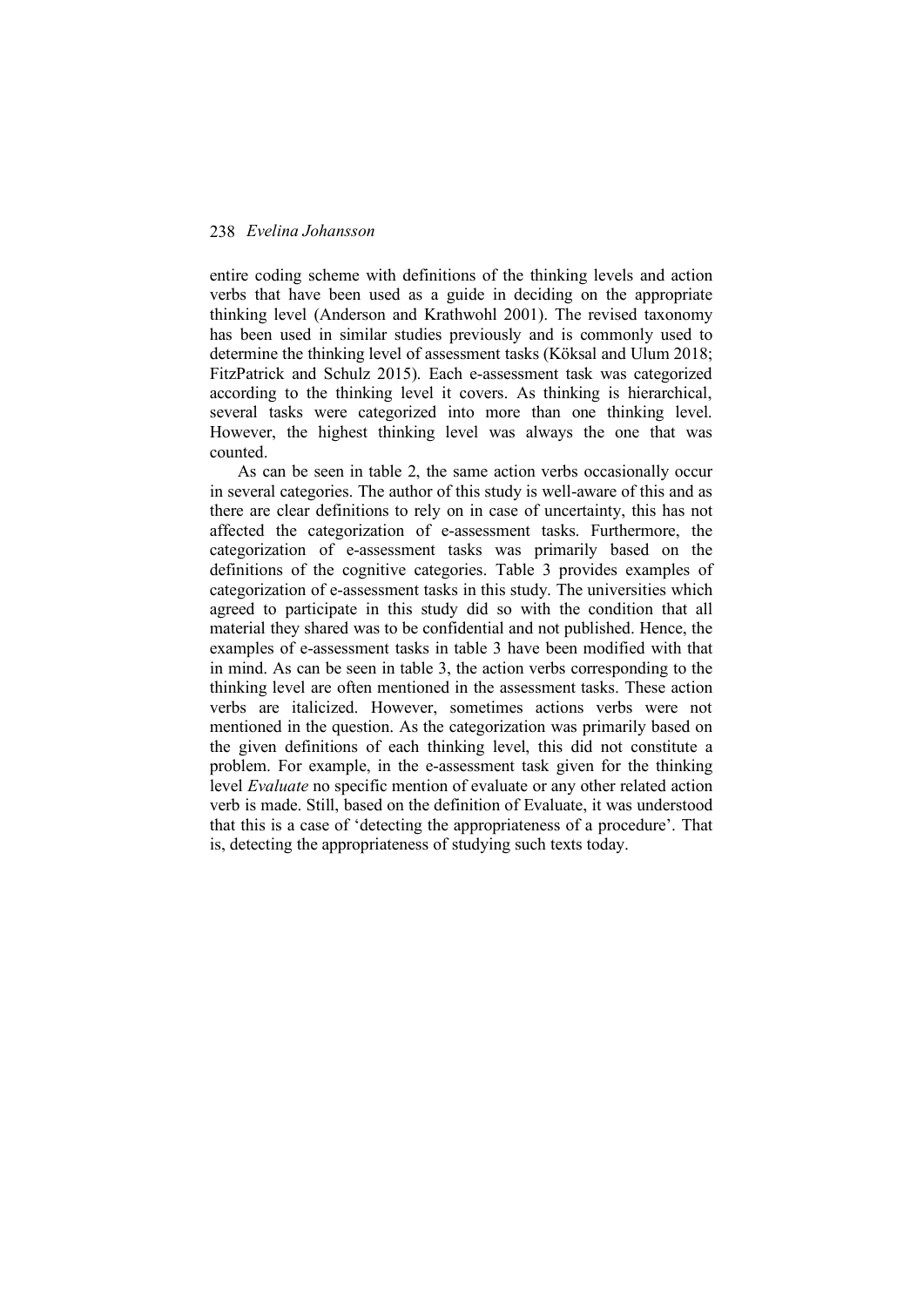| Level               |                   | <b>Definition</b>                                                                                                                                     |  |  |
|---------------------|-------------------|-------------------------------------------------------------------------------------------------------------------------------------------------------|--|--|
| 1.                  | Remember          | Retrieve relevant knowledge from<br>long-term<br>memory                                                                                               |  |  |
|                     | 1.1 Recognize     | Locating knowledge in long-term memory that is<br>consistent with presented material                                                                  |  |  |
|                     | 1.2 Recalling     | Retrieving relevant knowledge from<br>long-term<br>memory when given a prompt to do so                                                                |  |  |
|                     | Action verbs      | Choose, define, find, how, label, list, match, name,<br>omit, recall, relate, select, show, spell, tell, what,<br>when, where, which, who, why.       |  |  |
| 2.                  | <b>Understand</b> | Construct meaning from instructional messages,                                                                                                        |  |  |
|                     |                   | including<br>oral,<br>written,<br>graphic<br>and<br>communication                                                                                     |  |  |
|                     | 2.1 Interpreting  | Changing from one form of presentation to another                                                                                                     |  |  |
|                     | 2.2 Exemplifying  | Finding a specific example or illustration of a concept<br>or principle.                                                                              |  |  |
|                     | 2.3 Classifying   | Determining that something belongs to a category.                                                                                                     |  |  |
|                     | 2.4 Summarizing   | Abstracting a general theme or major point.                                                                                                           |  |  |
|                     | 2.5 Inferring     | logical conclusion from presented<br>Drawing<br>a<br>information.                                                                                     |  |  |
|                     | 2.6 Comparing     | Detecting correspondences between two ideas,<br>objects, and the like.                                                                                |  |  |
|                     | 2.7 Explaining    | Constructing a cause-and-effect model of a system.                                                                                                    |  |  |
| <b>Action</b> verbs |                   | Classify, compare, contrast, demonstrate, explain,<br>extend, illustrate, infer, interpret, outline, relate,<br>rephrase, show, summarize, translate. |  |  |
| 3.                  | <b>Apply</b>      | Carry out or use a procedure in a given situation                                                                                                     |  |  |
|                     | 3.1 Executing     | Applying a procedure to a familiar task.                                                                                                              |  |  |
|                     | 3.2 Implementing  | Applying a procedure to an unfamiliar task.                                                                                                           |  |  |
|                     | Action verbs      | Apply, build, choose, construct, develop, experiment<br>with, identify, interview, make use of, model,<br>organize, plan, select, solve, utilize.     |  |  |

Table 2. Coding scheme with definitions and action verbs. Based on (Anderson et al. 2014; Center for University Teaching)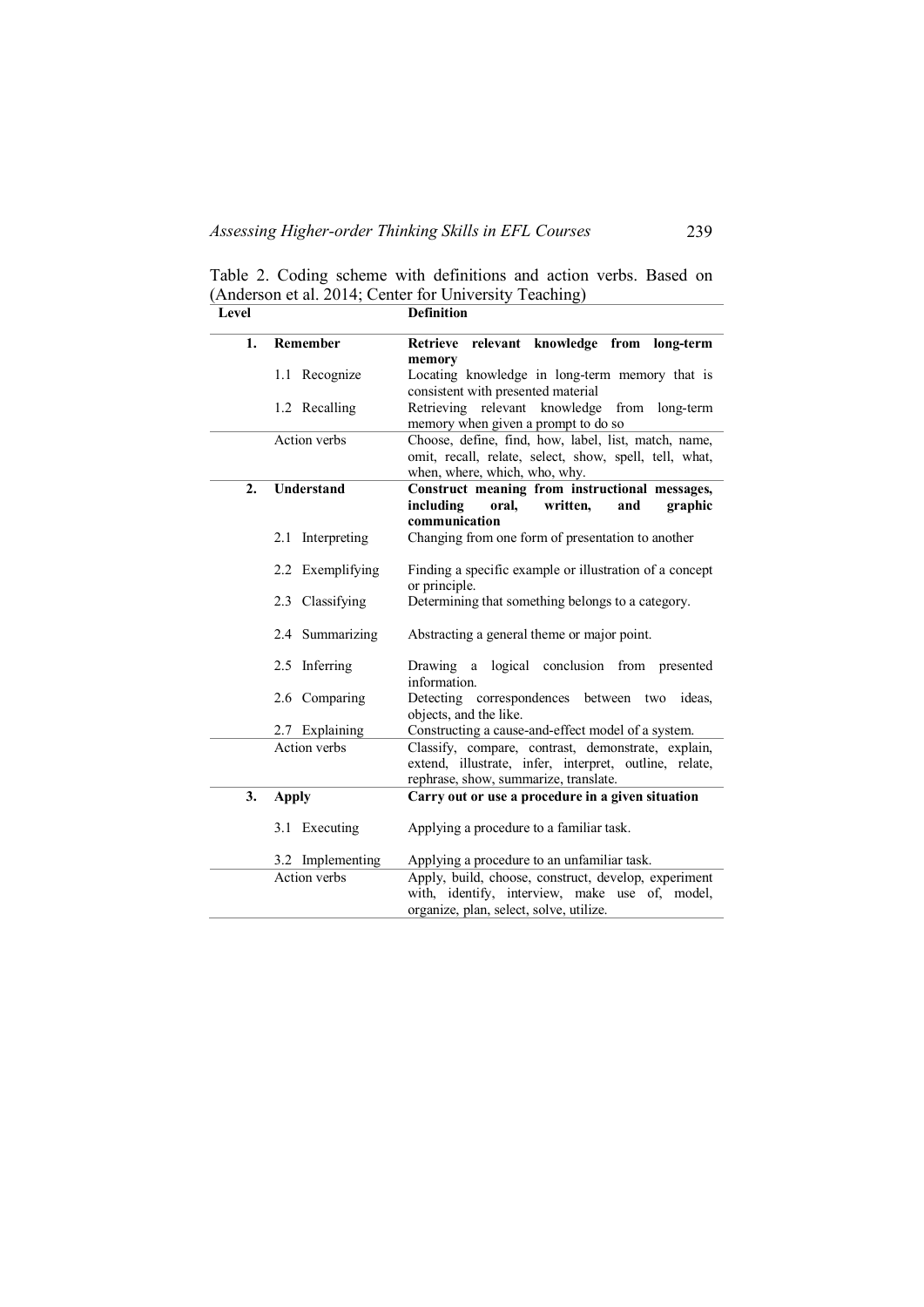| 4.<br>Analyze |    |                     | Break material into its constituent parts and                                                                   |  |  |
|---------------|----|---------------------|-----------------------------------------------------------------------------------------------------------------|--|--|
|               |    |                     | determine how the parts relate to one another and                                                               |  |  |
|               |    |                     | to an overall structure or purpose.                                                                             |  |  |
|               |    | 4.1 Differentiating | Distinguishing relevant from irrelevant parts or                                                                |  |  |
|               |    |                     | important from unimportant parts of presented                                                                   |  |  |
|               |    |                     | material.                                                                                                       |  |  |
|               |    | 4.2 Organizing      | Determining how elements fit of function within a                                                               |  |  |
|               |    |                     | structure.                                                                                                      |  |  |
|               |    | 4.3 Attributing     | Determine a point of view, bias, values, or intent                                                              |  |  |
|               |    |                     | underlying presented material.                                                                                  |  |  |
|               |    | <b>Action</b> verbs | Analyze, assume, categorize, classify,<br>compare,                                                              |  |  |
|               |    |                     | conclusion, contrast, discover, dissect, distinguish,                                                           |  |  |
|               |    |                     | divide, examine, function, inference, inspect, list,                                                            |  |  |
|               |    |                     | motive, relationships, simplify, survey, take part in,                                                          |  |  |
|               |    |                     | test for, theme.                                                                                                |  |  |
|               | 5. | <b>Evaluate</b>     | Make judgements based on criteria and standards                                                                 |  |  |
|               |    |                     |                                                                                                                 |  |  |
|               |    | 5.1 Checking        | Detecting inconsistencies or fallacies within a process<br>or product; determining whether a process or product |  |  |
|               |    |                     | has internal consistency; detecting the effectiveness of                                                        |  |  |
|               |    |                     | a procedure as it is being implemented.                                                                         |  |  |
|               |    |                     |                                                                                                                 |  |  |
|               |    | 5.2 Critiquing      | Detecting inconsistencies between a product and                                                                 |  |  |
|               |    |                     | external criteria, determining whether a product has                                                            |  |  |
|               |    |                     | external consistency, detecting the appropriateness of                                                          |  |  |
|               |    |                     | a procedure for a given problem.                                                                                |  |  |
|               |    | Action verbs        | Agree, appraise, assess, award, choose, compare,                                                                |  |  |
|               |    |                     | conclude, criteria, criticize, decide, deduct, defend,                                                          |  |  |
|               |    |                     | determine, disprove, estimate, evaluate, explain,                                                               |  |  |
|               |    |                     | importance, influence, interpret, judge, justify, mark,                                                         |  |  |
|               |    |                     | measure, opinion, perceive, prioritize, prove, rate,                                                            |  |  |
|               | 6. | Create              | recommend, rule on, select, support, value.<br>Put elements together to form a coherent or                      |  |  |
|               |    |                     | functional whole; reorganize elements into a new                                                                |  |  |
|               |    |                     | pattern or structure.                                                                                           |  |  |
|               |    | 6.1 Generating      | Coming up with alternative hypotheses based on                                                                  |  |  |
|               |    |                     | criteria.                                                                                                       |  |  |
|               |    | 6.2 Planning        | Devising a procedure for accomplishing some task.                                                               |  |  |
|               |    |                     |                                                                                                                 |  |  |
|               |    | 6.3 Producing       | Inventing a product.                                                                                            |  |  |
|               |    | <b>Action</b> verbs | Adapt, build, change, choose, combine, compile,                                                                 |  |  |
|               |    |                     | compose, construct, create, delete, design, develop,                                                            |  |  |
|               |    |                     | discuss.<br>elaborate,<br>estimate.<br>formulate.<br>happen.                                                    |  |  |
|               |    |                     | imagine, improve, invent, make up, maximize,                                                                    |  |  |
|               |    |                     | minimize, modify, original, originate, plan, predict,                                                           |  |  |
|               |    |                     | purpose, solution, solve, suppose, test, theory.                                                                |  |  |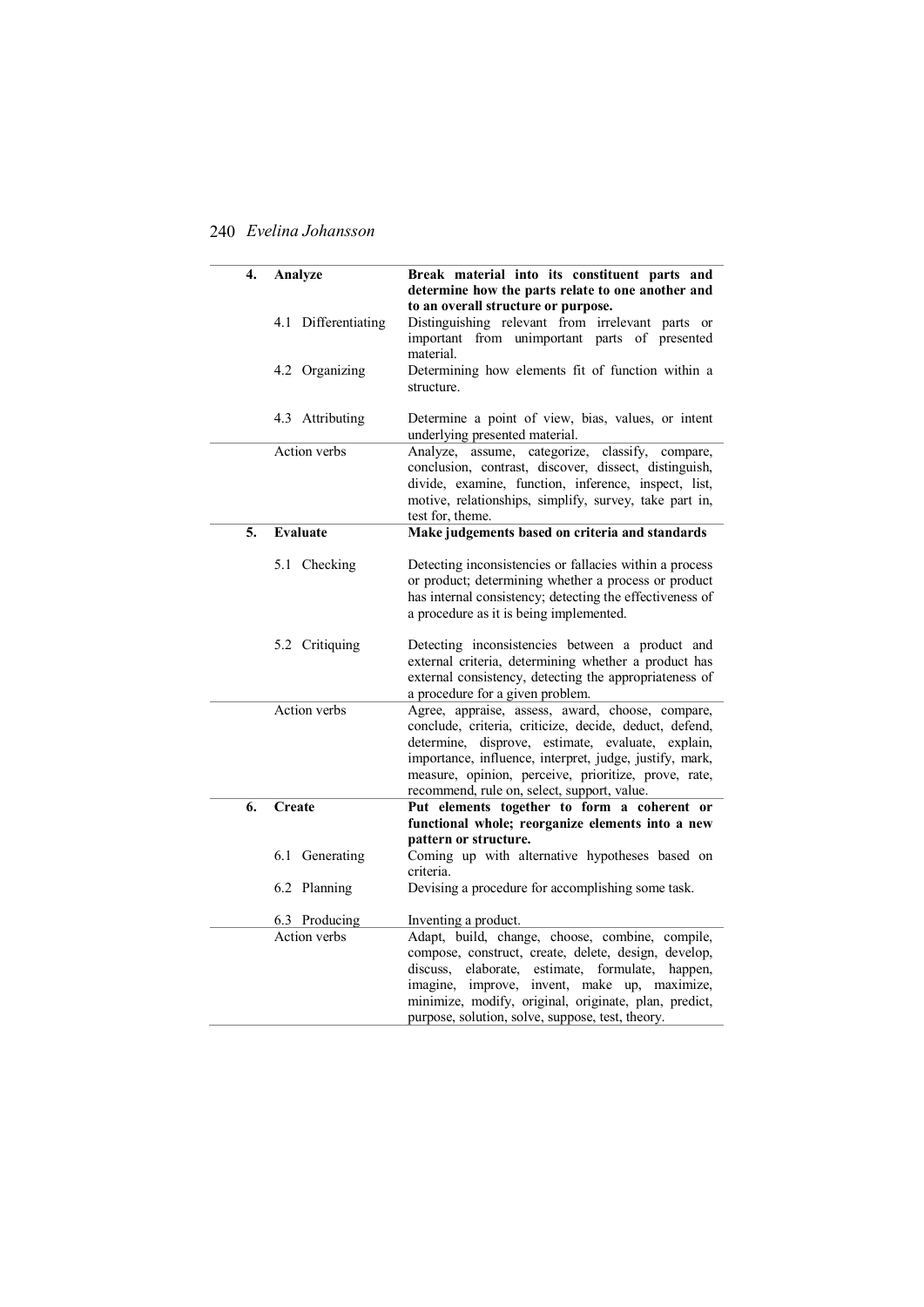Table 3. Examples of e-assessment tasks per thinking level

| <b>Thinking level</b> | <b>Examples of e-assessment tasks</b>                          |  |  |
|-----------------------|----------------------------------------------------------------|--|--|
| <b>Remember</b>       | In the study of discourse analysis, what are hedges?           |  |  |
| Understand            | What are direct speech acts? What are indirect speech          |  |  |
|                       | acts? Illustrate both notions with examples from your          |  |  |
|                       | own experience.                                                |  |  |
| <b>Apply</b>          | <i>Apply</i> a test of any kind to show whether the underlined |  |  |
|                       | parts of the following sentences are independent or            |  |  |
|                       | dependent clauses.                                             |  |  |
| Analyze               | Give examples of two texts that we have studied in this        |  |  |
|                       | course and which illustrate trends you associate with          |  |  |
|                       | literary realism. Compare and contrast these texts             |  |  |
| Evaluate              | Should this poem, and other historical texts, be studied       |  |  |
|                       | today, at universities and in schools? What arguments can      |  |  |
|                       | you think of for doing so and against?                         |  |  |
| Create                | Formulate a rule for forming verbs in the passive voice in     |  |  |
|                       | words like these in English.                                   |  |  |

### *4. Results*

A total number of 500 e-assessment tasks were coded in this study of which 177 were from literature modules and 323 from linguistics modules. The results will be presented in relation to each research question.

*4.1 Research question 1: To what extent do e-assessment tasks used in online EFL courses at Swedish universities focus on higher-order thinking?* 

The 500 e-assessment tasks analysed in this study were categorized according to the highest level that these assessments are relevant (Table 4). The thinking level *Understand* took up the majority of the questions, with 50 percent of all questions, followed by *Analyze, Evaluate, Remember, Apply,* and *Create*. The usage of both *Apply* and *Create*  questions was very limited.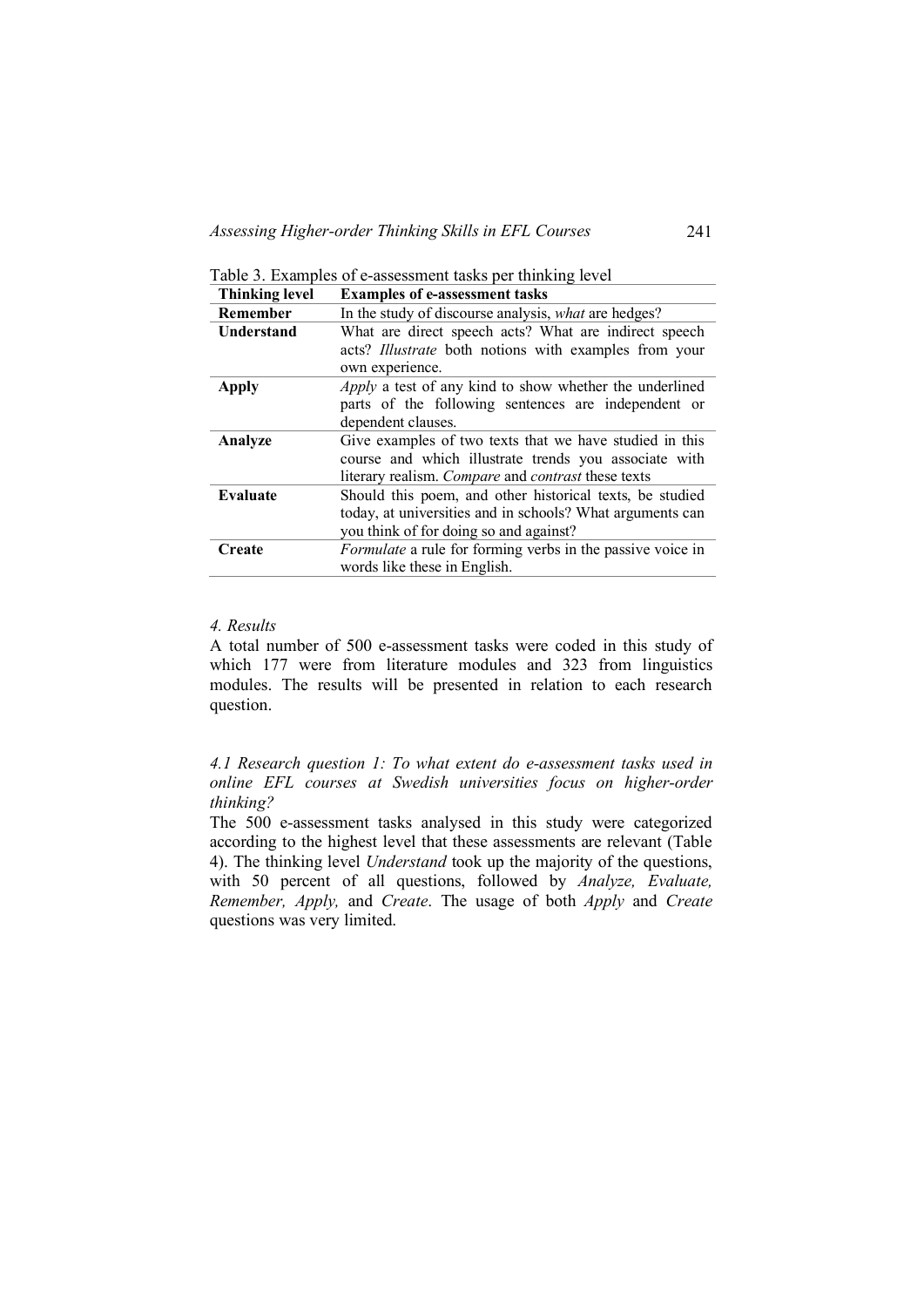| Level           | <b>Assessment tasks</b> |
|-----------------|-------------------------|
| <b>Remember</b> | 34                      |
| Understand      | 250                     |
| <b>Apply</b>    | 14                      |
| Analyze         | 152                     |
| Evaluate        | 43                      |
| <b>Create</b>   |                         |
| Total           | 500                     |

Table 4. Total number of tasks per thinking level

The results per university reveal that three out of four universities had almost the same frequency order of questions per thinking level (Table 5). E-assessment tasks focusing on *Understand* had the highest frequency for University 1, 2, and 3. *Analyze* was the second most frequent thinking level in these three universities, followed by *Evaluate* in University 1, *Remember* in University 2, and *Apply* in University 3.

While the frequency of e-assessment tasks (Table 4 and 5) indicates a predominance of LOTS (298 LOTS tasks and 202 HOTS tasks), the results shift to the advantage of HOTS when calculated per credit as explained in section 3.2. (Figure 1). The data analysis revealed that three of four universities investigated in this study included more HOTS eassessment tasks than LOTS e-assessment tasks. Only University 3 had a lower rate of HOTS than LOTS e-assessment tasks. It should, however, be noted that one 4 credits (of 30 credits) module in linguistics is missing from University 3, as mentioned in section 3.2.

| Level             | Uni 1 | Uni $2$ | Uni 3 | Uni 4 | <b>Total</b> |
|-------------------|-------|---------|-------|-------|--------------|
| Remember          | 6     | 27      |       |       | 35           |
| <b>Understand</b> | 49    | 125     | 35    | 41    | 250          |
| <b>Apply</b>      |       |         |       | 6     | 14           |
| Analyze           | 36    | 50      | 10    | 56    | 152          |
| Evaluate          | 8     | 12      | 4     | 19    | 43           |
| Create            |       | 3       |       |       |              |
| <b>Total</b>      | 106   | 217     | 55    | 122   | 500          |

Table 5. Total number of tasks/thinking level per university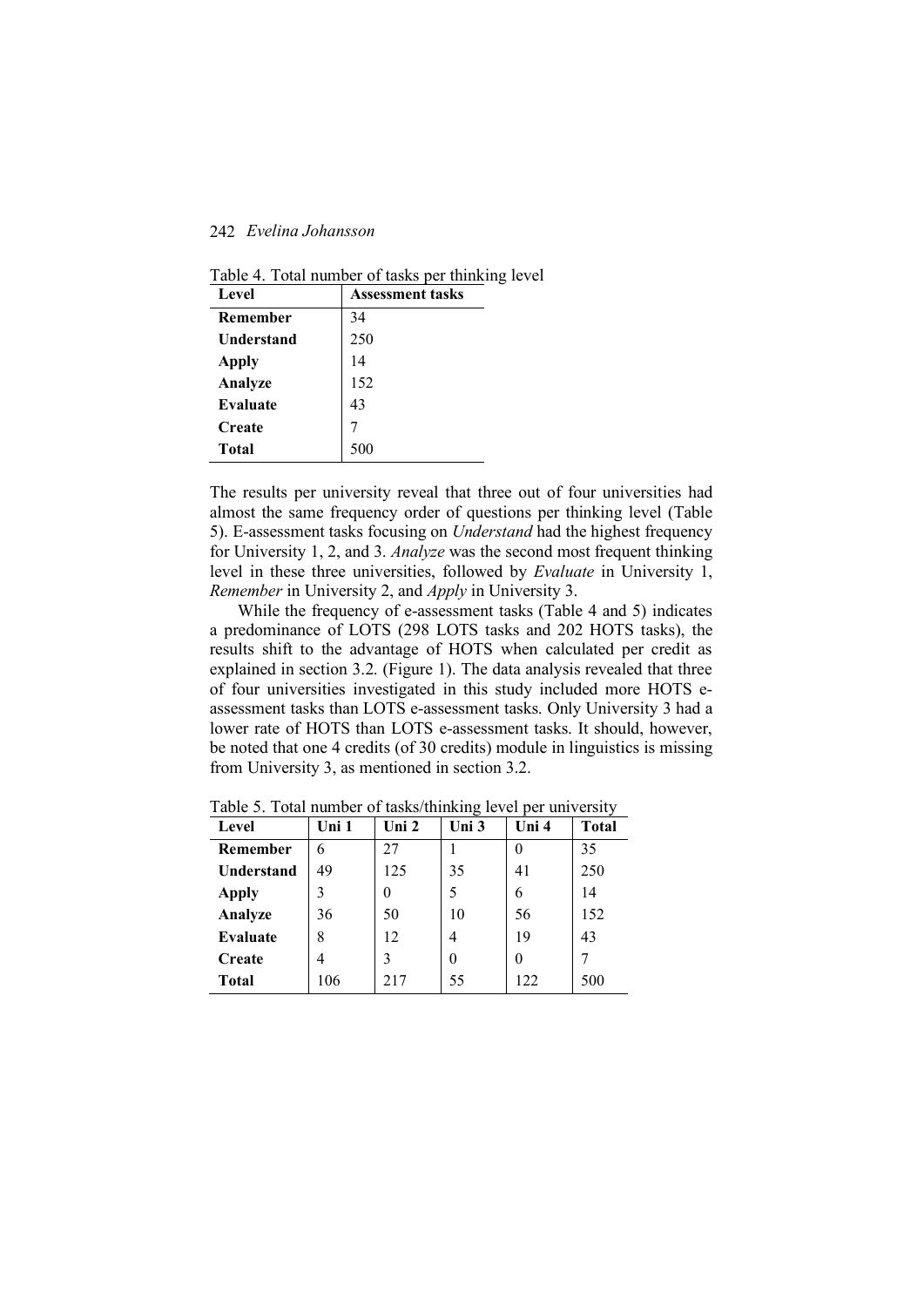

Figure 1. HOTS/LOTS e-assessment tasks per university

# *4.2 Research question 2: How do linguistic and literature modules in Swedish universities differ in their e-assessment of HOTS?*

Further analysis of the data was carried out centering on the division between linguistics and literature modules. Language courses at Swedish universities are traditionally divided equally between linguistics and literature modules, which was also the case with the courses in the present study. A Chi-square test of independence was calculated comparing the frequency of HOTS e-assessment in linguistic and literature modules. A significant interaction was found  $(X^2(1) = 84.85, p$  $= 0.00$ ). The effect size measured by Cramer's V was moderate, 0.46. The higher frequency of HOTS e-assessment tasks in literature modules is also illustrated in Figure 2 and Figure 3.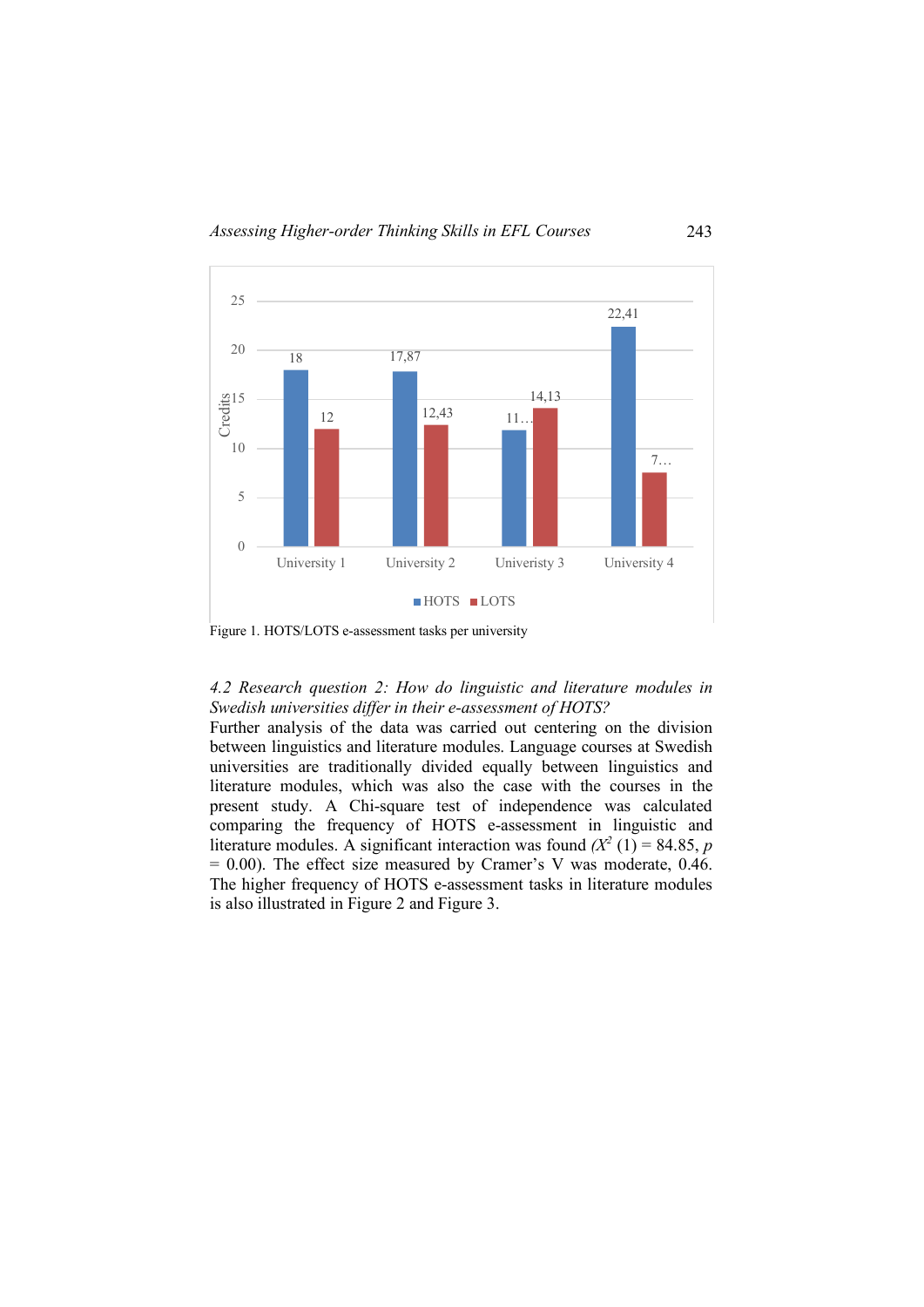

Figure 2. HOTS/LOTS in literature and linguistics modules



Figure 3. Distribution of thinking levels in linguistics and literature modules in percent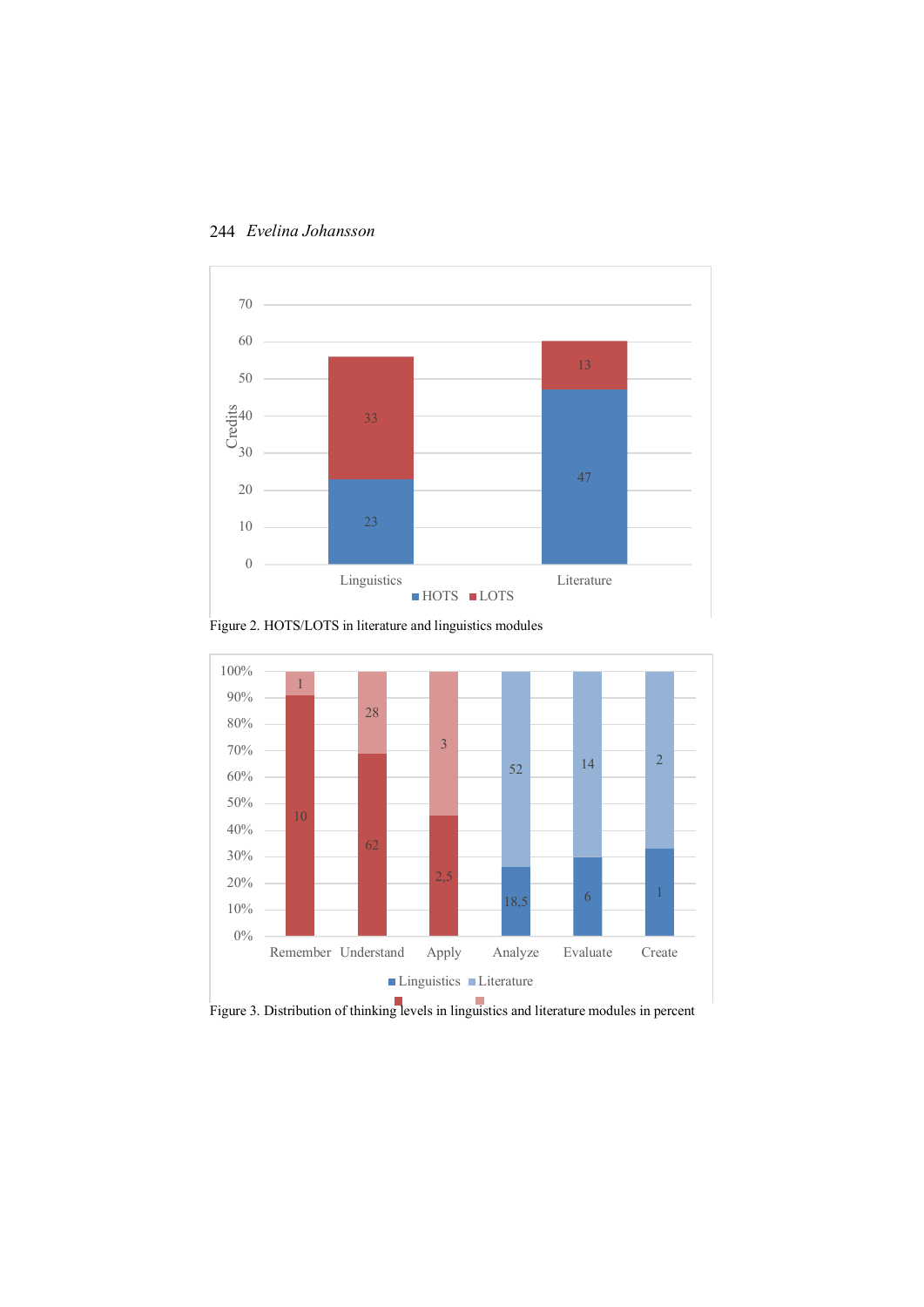The data analysis revealed that the predominance of HOTS e-assessment tasks in literature modules compared with linguistics modules could perhaps be explained by the nature of the e-assessment tasks used in each module (Figure 4 and Table 6). While written exam questions, seminar questions, and compulsory study questions were the most common assessment forms in both linguistic and literature modules, the frequency of these differs greatly. Although compulsory study questions were much more frequently used in literature modules, the linguistics modules included more written exam questions and seminar questions. Furthermore, it was suggested that the high number of written essays in literature modules contribute to an explanation of the results. The literature modules in this study included 15 essays, while the linguistic modules included 8 essays. In comparison to the number of e-assessment tasks, these numbers may seem insignificant. However, the essays often formed an important and major part of the e-assessment tasks given to the students. As HOTS were calculated per credit, and not per frequency, these essays probably contributed to the results.



Figure 4. Type of e-assessment items in linguistic and literature modules in percent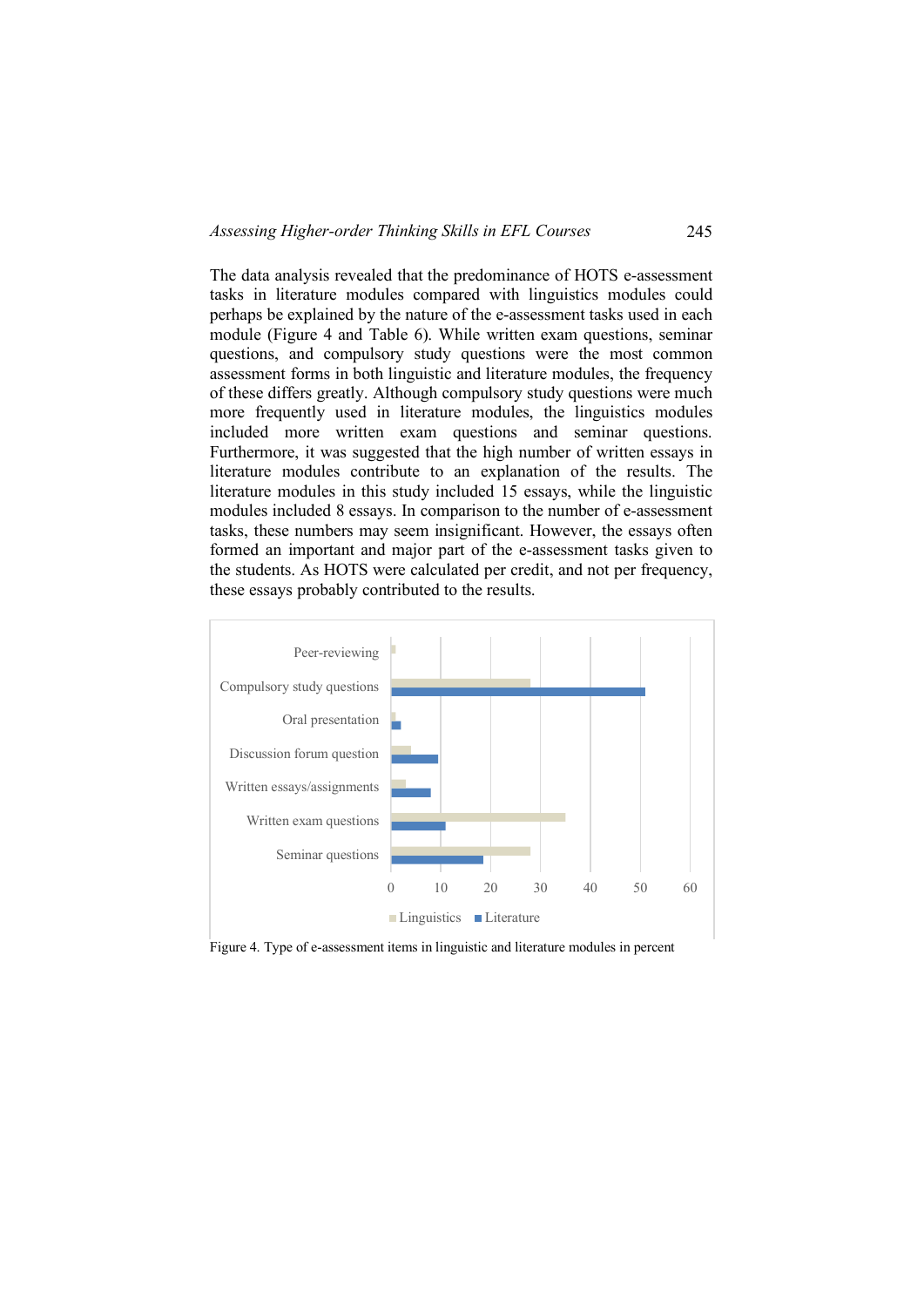|                                   | Literature | Linguistics    |
|-----------------------------------|------------|----------------|
| <b>Seminar questions</b>          | 33         | 89             |
| Written exam questions            | 19         | 114            |
| Written essay/assignment          | 15         |                |
| <b>Discussion forum question</b>  |            | $\overline{4}$ |
| Oral presentation                 |            |                |
| <b>Compulsory study questions</b> | 90         | 92             |
| Peer-reviewing                    |            |                |
| Total                             |            | 377            |

Table 6. Type of e-assessment items in linguistic and literature modules

*4.3 Research question 3: To what extent does the use of HOTS eassessment correspond to the presence of collaborative e-assessment tasks?*

A chi-square test of independence was calculated to compare the frequency of collaborative e-assessment tasks among HOTS and LOTS e-assessment tasks. A statistically significant interaction was found  $(X^2)$  $(1) = 26.99$ ,  $p = 0.00$ ). The effect size measured by Cramer's V was small to moderate, 0.23. The proportion of collaborative e-assessment tasks among HOTS e-assessment tasks (27%) was slightly greater than the expected proportion (21%), whereas the proportion of noncollaborative e-assessment tasks among HOTS e-assessment tasks (16%) was lower than the expected proportion (22%). Regarding collaborative e-assessment tasks in LOTS e-assessment tasks, the proportion of these (22%) was lower than the expected proportion (28%), whereas the proportion of non-collaborative e-assessment tasks among LOTS eassessment tasks (35%) was higher than the expected proportion (29%). Overall, these results suggest that collaborative e-assessment tasks are slightly more common in e-assessment tasks that focus on HOTS than on LOTS.

#### *5. Discussion*

The results of the present study provide a glimpse of the type of eassessment tasks that are used in online language courses at Swedish universities. Investigating the first research question, which asked to what extent e-assessment tasks used in online EFL courses at Swedish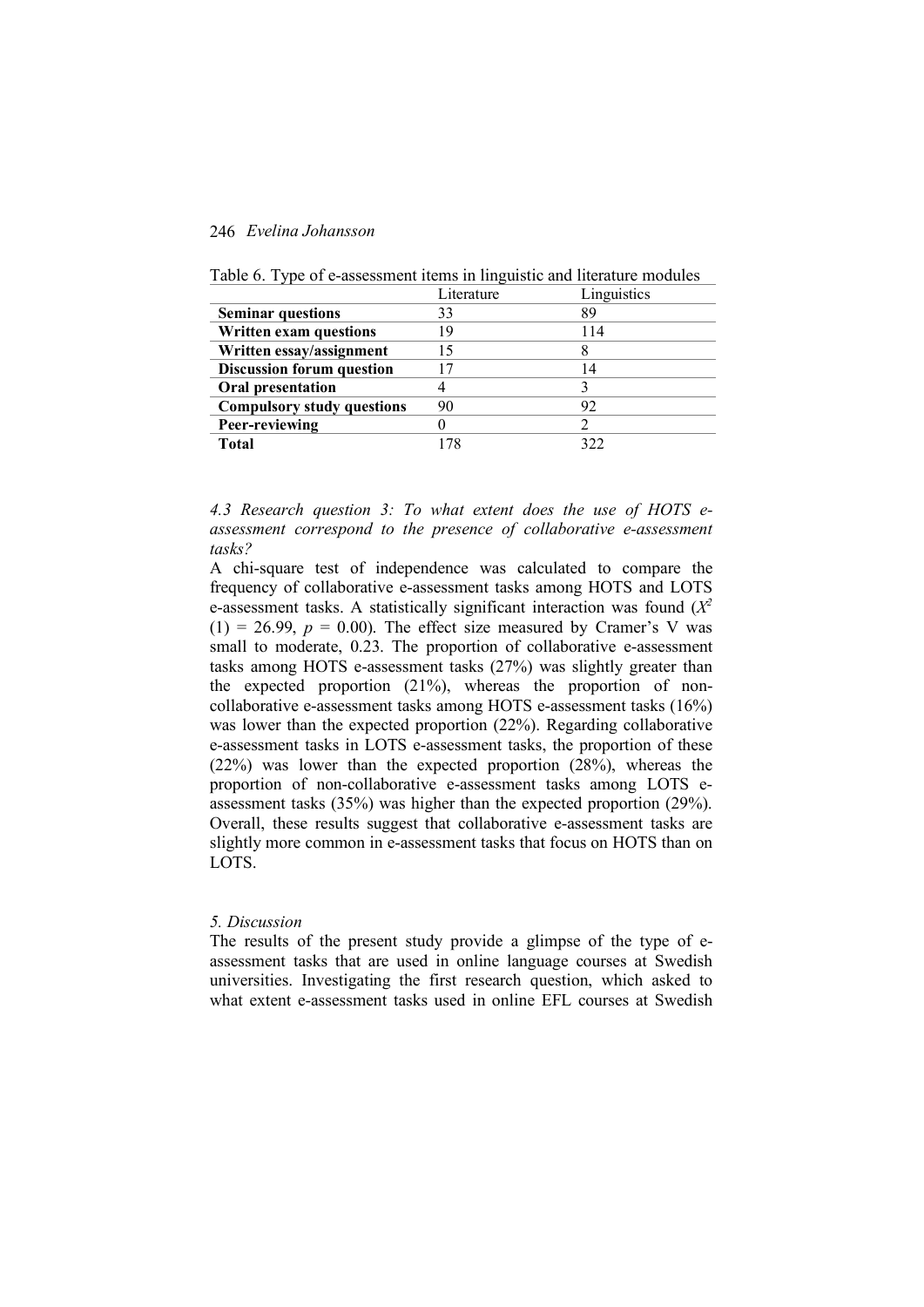universities focus on HOTS, the overall tendency indicates that higherorder thinking skills are assessed in these courses. As no previous research has been carried out on HOTS e-assessment in language courses, the results can only be discussed in light of what is known about the implementation of thinking skills in e-assessment and assessment in general. The findings do not entirely align with previous studies that show that assessment tasks are often formed to tap LOTS rather than HOTS (FitzPatrick et al. 2015; Fensham and Bellocchi 2013; Köksal and Ulum 2018). While previous literature does not reveal much about if and how HOTS is assessed through e-assessment tasks, there are indications that HOTS e-assessment is rather uncommon in higher education (Boitshwarelo, Reedy, and Billany 2017; McNeill, Gosper, and Xu 2012). The high frequency of HOTS e-assessment in the participating EFL courses suggests that online language teachers are aware of the importance of higher-order thinking skills in language education.

As previously discussed, multiple choice questions are a common eassessment alternative and much of the previous research conducted within the field explores the use of MCOs. Boitshwarelo et al.'s (2017) literature review of studies on online tests in higher education showed that test items were often in the format of MCQs and that these were mostly appropriate for assessing lower-order thinking skills. However, the universities investigated in the present study made very little use of MCQs, which may partially explain the difference between the results of the present study and previous studies.

Furthermore, the e-assessment tasks in this study encourage HOTS to a higher extent than discovered in previous studies on assessment in EFL f2f-courses. For example, Köksal and Ulum (2018) found that exam questions used in Turkish university EFL courses entirely lacked higherorder thinking questions. Likewise, studies in other subjects indicate a high focus on LOTS in assessment tasks (FitzPatrick et al. 2015; Fensham and Bellocchi 2013). Based on previous research, there seems to be a general inclination towards lower-order thinking in EFL teaching (Wu and Pei 2018; Jabr 2003). It should, however, be noted that the majority of studies carried out so far have been conducted in countries and cultures that are highly different from the Swedish context. Additionally, previous studies have mainly focused on the teaching of thinking skills in EFL courses that do not include a literature module. While it could be argued that the high focus of HOTS compared with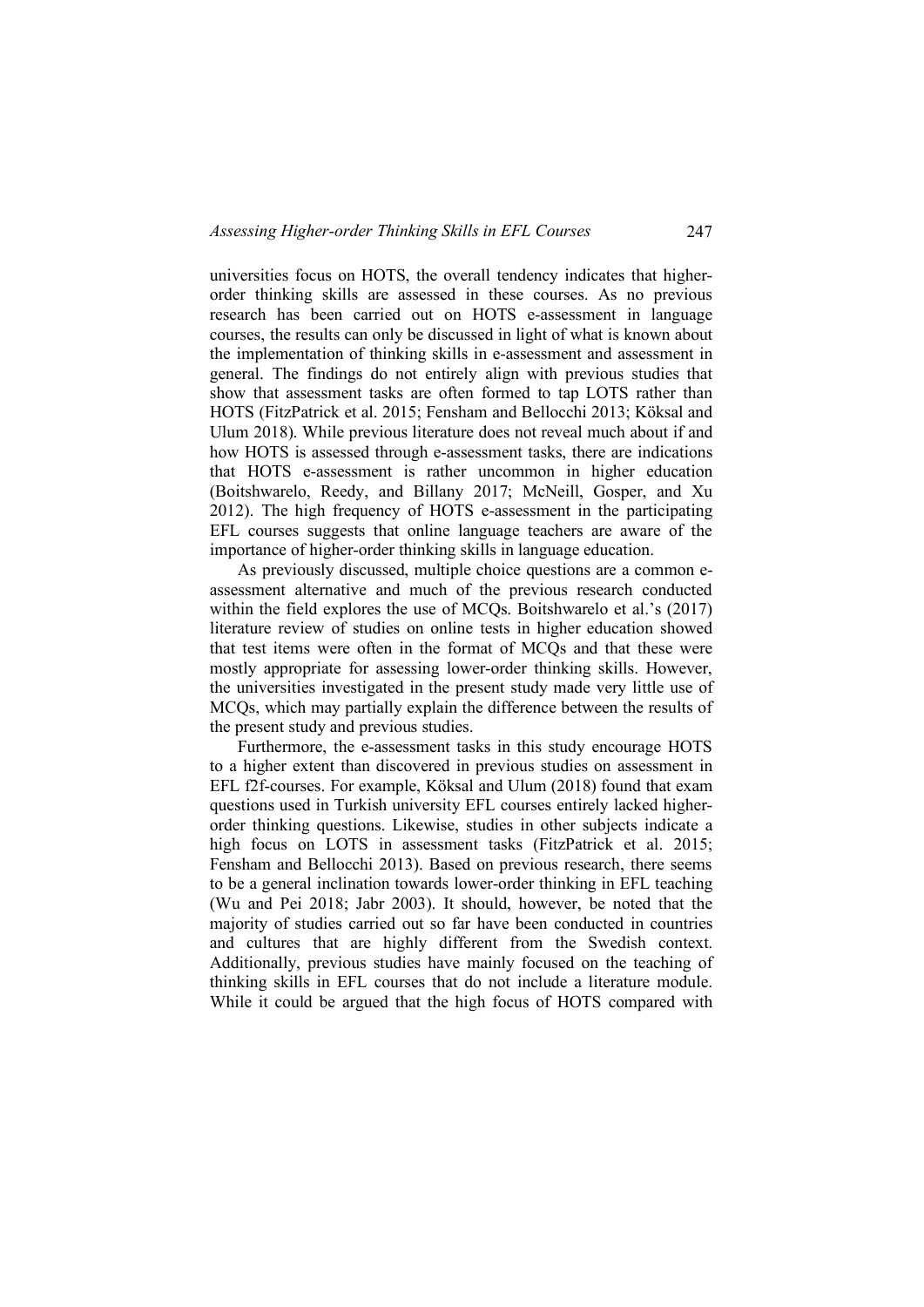other studies within the field is perhaps more a result of differences in course design than in focus on thinking skills, the relatively high levels of HOTS e-assessment in linguistics modules point to another explanation. Although LOTS e-assessment tasks were more frequent than HOTS eassessment tasks, the difference was not as great as detected in other studies (Köksal and Ulum 2018). While more research is needed to fully understand why HOTS assessment is more common in Swedish online EFL courses than in other investigated courses, possible explanations could be the course design and teachers' awareness of the importance of HOTS.

The paper's second research question was: how do linguistic and literature modules in Swedish universities differ in their e-assessment of HOTS? Investigating this question, it was found that although levels of HOTS e-assessment were higher than those of LOTS e-assessment in most universities, differences emerged when the data were further broken down between linguistics and literature modules. Literature modules consisted of significantly more HOTS e-assessment tasks than linguistics modules. As mentioned in the data analysis, the difference between eassessment tasks in linguistics and literature modules could possibly be explained by the type of e-assessment tasks used in these courses. Assessment tasks that require discussions and reflections are more likely to assess and develop students' higher-order thinking skills. Even though most written essays and assignments were not collaborative learning experiences, the students were required to discuss and reflect on the essay topic.

However, the type of e-assessment used in each module probably does not form the entire explanation of the difference between linguistics and literature modules. The nature of the two subjects inevitably leads to different types of teaching and assessment. It may be assumed that linguistic knowledge is, in many ways, more easily assessed through LOTS assessment tasks. However, understanding a theory or a piece of literature often necessitates higher-order thinking such as analysis and evaluation. Thus, it is not surprising that literature modules include more HOTS e-assessment than linguistic modules. However, that the difference between these modules were that significant was not expected. Furthermore, as discussed in the literature review, previous studies indicate a relationship between L2 learning and thinking skills; it seems, therefore, to be in the interest of online EFL instructors to develop e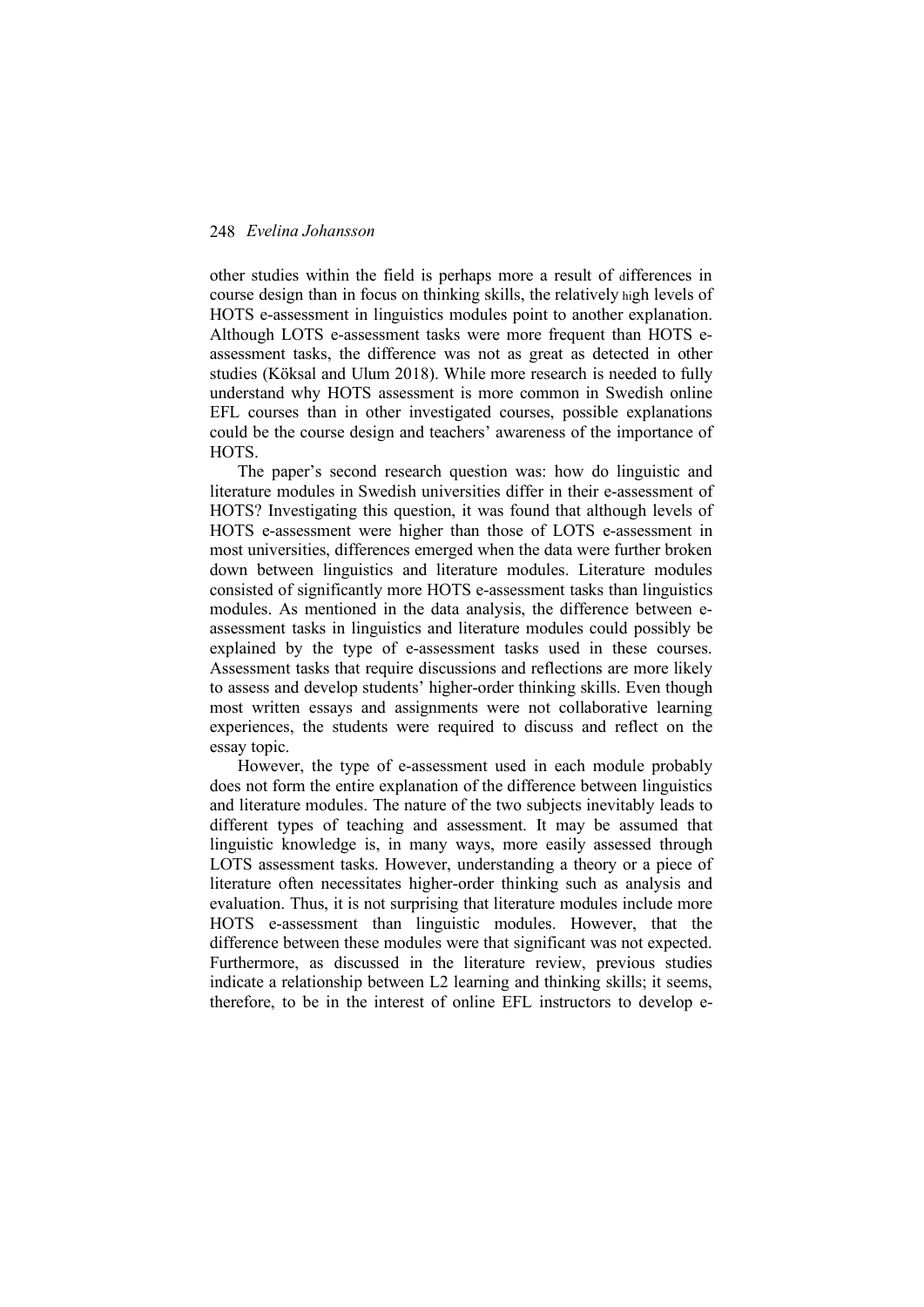assessment tasks that support students' HOTS. This may be especially the case in linguistics courses where there is a higher focus on language proficiency and performance than in literature courses. The scarce use of HOTS e-assessment in linguistics courses could perhaps be explained by difficulties faced by instructors in developing these tasks. To this author's knowledge there exists no research on online EFL instructors' views on the importance of HOTS e-assessment and the development of such. To fully understand the results of this study, an investigation of online EFL instructors' views and experiences is needed.

The slightly greater proportion of collaborative e-assessment tasks among HOTS e-assessment tasks than the expected proportion as well as the smaller proportion of collaborative e-assessment tasks among LOTS e-assessment aligned with the author's hypothesis of collaborative tasks being seen as more suitable for developing students' HOTS. Previous studies, as mentioned in section 2.4, have found that collaborative learning in general is beneficial for the development of critical thinking (Gokhale 1995; Li 2011). It was, therefore, assumed that collaborative eassessment tasks would more often be designed to tap HOTS. However, considering the small to moderate effect size, the author of this paper cannot give an affirmative answer to the third research question, which asked if the presence of HOTS e-assessment in online EFL courses corresponds with collaborative e-assessment tasks.

According to the sociocultural theory, learning takes place in interaction and collaborative e-assessment tasks should thus be optimal for the purpose of developing HOTS. As mentioned in 2.4, well-designed online learning and e-assessment tasks afford opportunities for collaboration. The present study is limited in that it only investigates the format and content of the e-assessment tasks given to the students, and it does not look into students' responses and discussions. It is possible that an investigation of student discussions in seminars and forums would reveal a different result. In order to fully understand if and how students develop higher cognitive skills, there is a need to investigate students' collaborative efforts. This would ideally also reveal if collaborative eassessment tasks are better suited for the purpose of developing HOTS than non-collaborative e-assessment tasks.

Moreover, the present study would have benefitted from comparing the results to that of similar f2f courses. Such a comparison would reveal if and how HOTS and LOTS e-assessment tasks differ from regular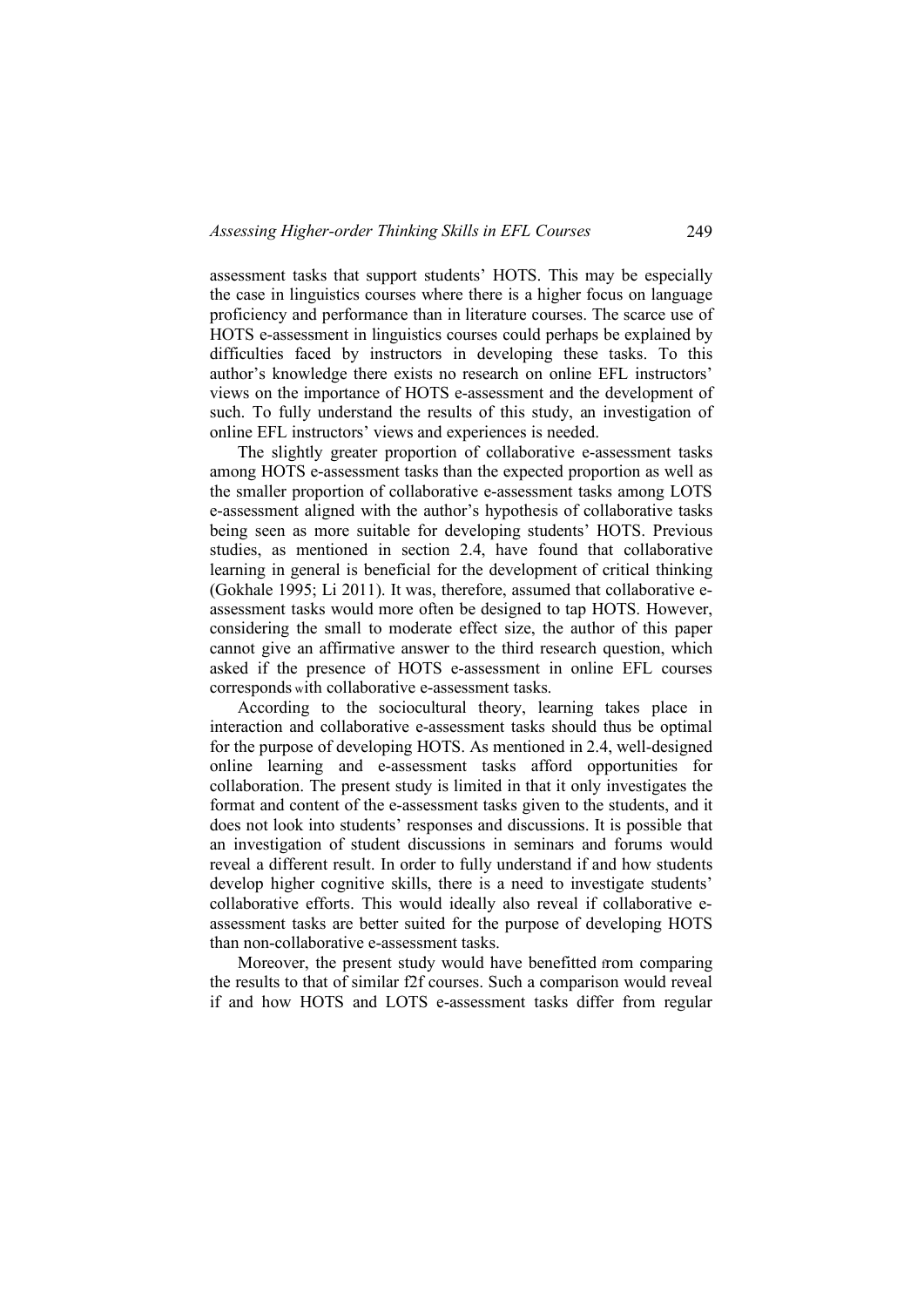assessment tasks. While no such comparison can be made at this moment, it is likely that the differences are not very great. Online courses are often designed with the f2f course as a model and similar assessment tasks can be found in both types of courses. Moreover, many f2f courses are designed so that much of students' work is completed online. Although a comparison of this kind would be interesting, the purpose of this study has been to investigate the topic in online courses. As this study is part of a larger project on HOTS e-assessment in online EFL courses, it was not possible at this time to investigate HOTS assessment in f2f courses.

#### *6. Conclusion*

The present study makes a small contribution to the field of assessing thinking skills in online L2 learning by investigating HOTS e-assessment tasks used in four online English courses given at Swedish universities. This investigation revealed that HOTS e-assessment tasks generally were more common than LOTS e-assessment tasks. However, there was a significant difference in the use of HOTS between linguistics and literature modules. Literature modules included more HOTS eassessment tasks, which seems to be a consequence of both a higher frequency of written essays and the nature of the subject matter.

The study of e-assessment tasks helped us gain a better understanding of the type of assessment tasks used in online language courses, as well as providing us with empirical evidence of the possibility of developing e-assessment tasks that assess and develop higher-order thinking skills. All universities included in this study used e-assessment tasks that focus on HOTS, which proves that the implementation of such is not impossible. Well-planned and -designed eassessment tasks will create outcomes that are both linguistically and cognitively beneficial. It is thus important that teachers working within computer assisted language learning are given appropriate training in developing e-assessment tasks that support both of these skills.

Among the limitations of the present study is the relatively small set of data. Even though this study looks into the e-assessment tasks used in 50 percent of all online intermediate English courses given at Swedish universities, these only consist of four courses. A higher participation would have provided a more representative picture of how HOTS are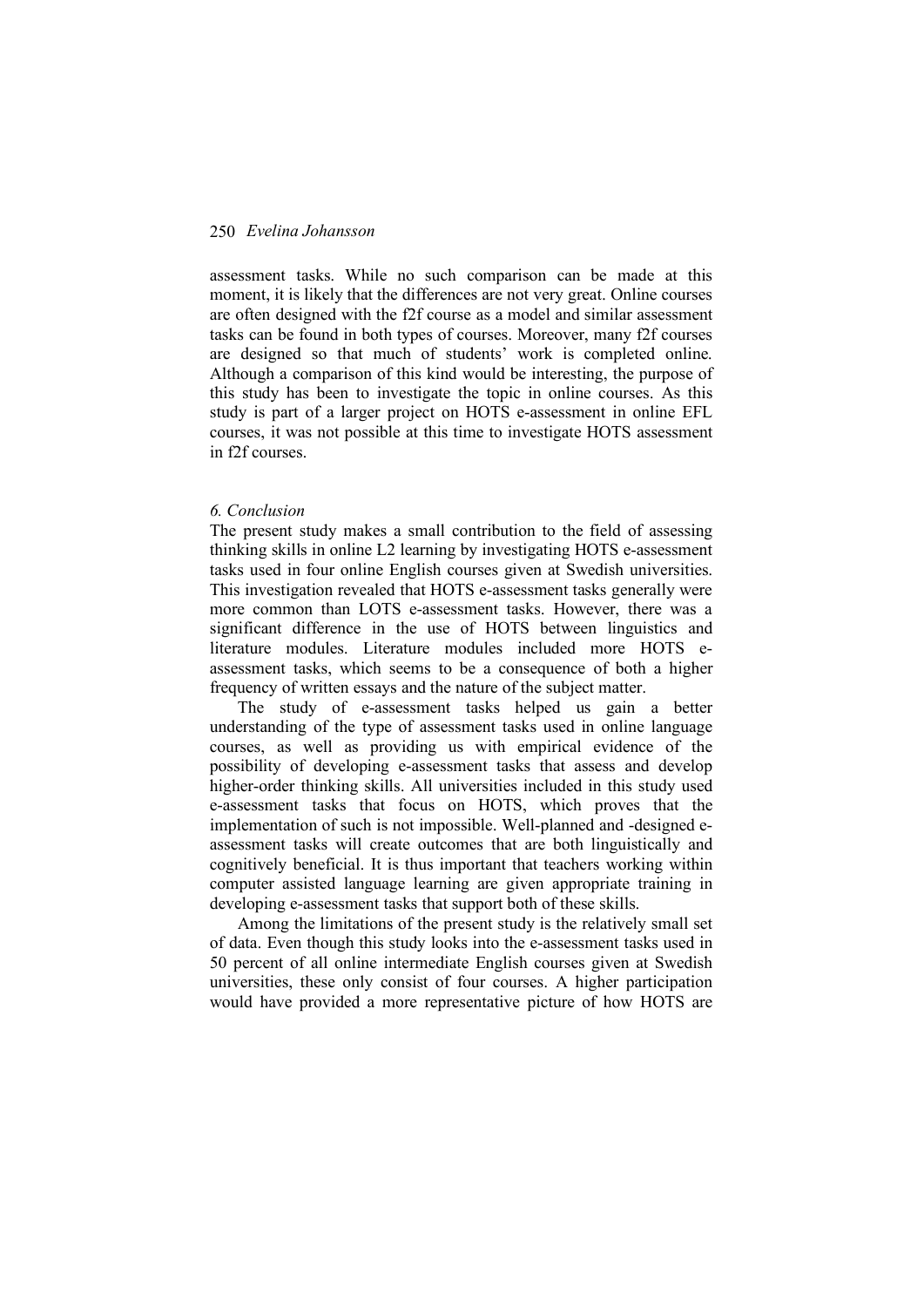assessed. Moreover, the missing 4 credit module in linguistics from University 3 would have given a more complete picture of used eassessment tasks.

It should be remembered that the categorizations of the e-assessment tasks are based on the author's interpretation. Assuring an acceptable interrater reliability would have been ideal; however, this was not possible in the present study. The process of categorizing the eassessment tasks according to the revised Bloom's taxonomy as well as examples of the categorization are described in detail in sections 3.3 and 3.4. While acknowledging this limitation, it is hoped that the detailed explanation of the categorization will give sufficient support to give credit to this study.

Further studies would benefit from investigating students' responses and discussions in the given e-assessment tasks. This would hopefully provide a deeper understanding of if and how students use higher-order thinking skills in online language courses. Moreover, there is a need to investigate the relationship between higher-order thinking skills and second language proficiency in CALL. An investigation of this sort would do good in researching if students participating in courses with a high frequency of HOTS e-assessment actually develop these skills; thus, ascertaining the effectiveness of HOTS e-assessment.

#### *Acknowledgements*

I would like to thank the universities that have chosen to participate in this study. This research project would not have been possible without your help and collaboration. I would also like to show gratitude to Christina Lindqvist, Pia Köhlmyr and the reviewers for providing comments that greatly improved the manuscript.

#### *Competing Interests*

The author has no competing interests to declare.

### *References*

Afflerbach, Peter, Byeong-Young Cho, and Jong-Yun Kim. 2011. The assessment of higher order thinking in reading. In *Assessment of*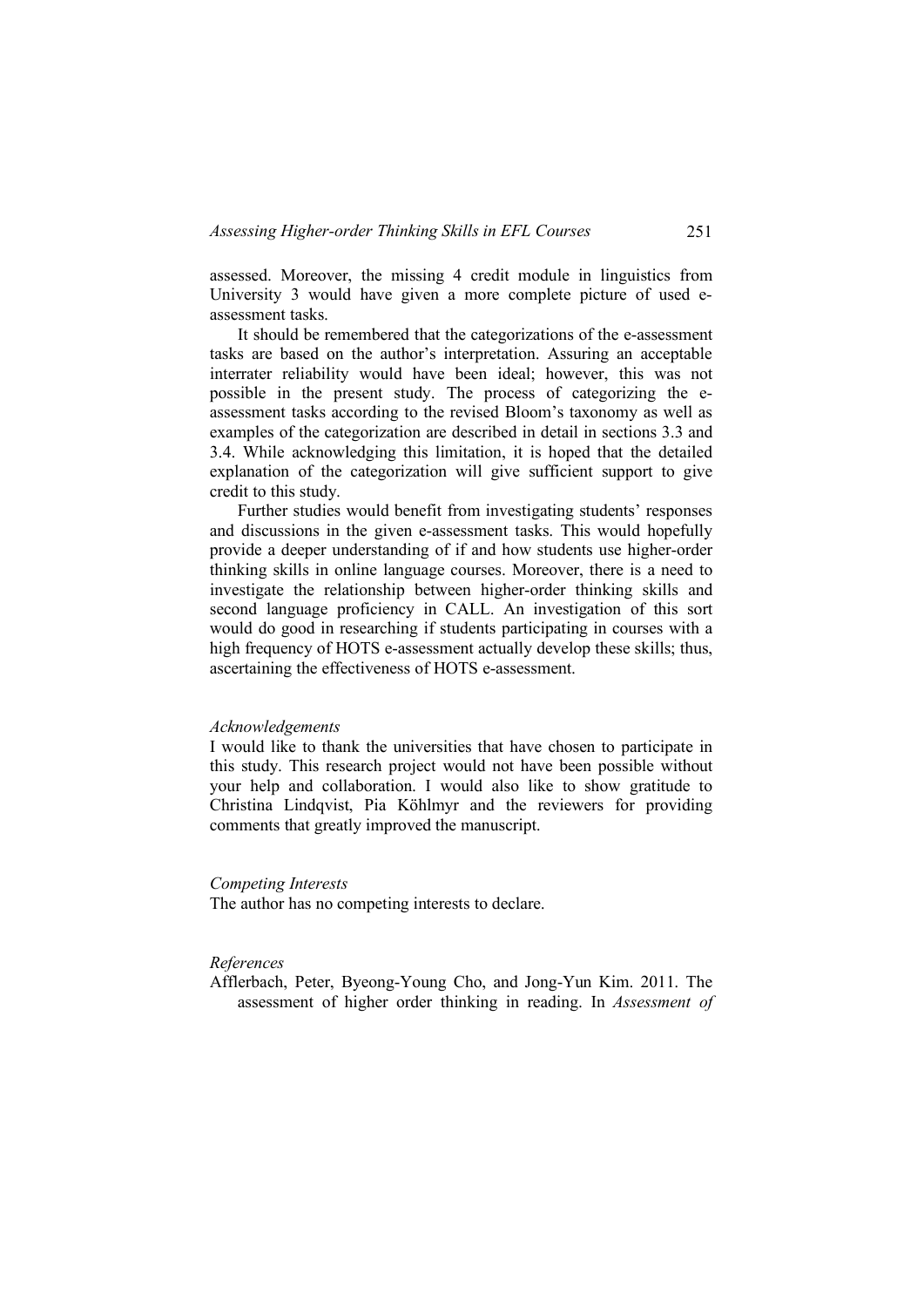*higher order thinking skills*, edited by Gregory Schraw and Daniel R Robinson, 185-218, Charlotte: Information Age Publishing.

- Alcón, Eva Guzman 1993. High cognitive questions in Nns group classroom discussion: do they facilitate comprehension and production of foreign language? *RELC Journal* 24: 73-85.
- Ali, Siti Noridah. 2012. "*Malaysian polytechnic lecturers' teaching practices with ICT utilization to promote higher-order thinking skills*". PhD diss., Iowa State University.
- Anderson, Lorin W., and David R Krathwohl. 2001. *A Taxonomy for learning, teaching, and assessing.* Boston: Allyn and Bacon.
- Anderson, Lorin W., David R Krathwohl, Peter W Airasian, Kathleen A Cruikshank, Richard E Mayer, Paul R Pintrich, James Raths, and Merlin C Wittrock. 2014. *A taxonomy for learning, teaching, and assessing: a revision of Bloom's taxonomy of educational objectives*. Harlow: Pearson Educational Limited.
- Arum, Richard, and Jospia Roksa. 2010. *Academically adrift: limited learning in college campuses.* Chicago: University of Chicago.
- Bates, A. W. Tony, and Sangrá Albert. 2011. *Managing technology in higher education.* San Fransisco: Jossey-Bass.
- Biggs, John, and Catherine Tang. 2007. *Teaching for quality learning at university.* New York: The Society for Research into Higher Education.
- Bloom, Benjamin S. 1956. *Taxonomy of educational objectives.* New York: David McKay Company.
- Boitshwarelo, Bopelo, Alison Kay Reedy, and Trevor Billany. 2017. Envisioning the use of online tests in assessing twenty-first century learning: a literature review. *Research and Practice in Technology Enhanced Learning* (12): 1-16. doi:10.1186/s41039-017-0055-7.
- Brookhart, Susan M. 2014. *How to design questions and tasks to assess student thinking*. Alexandria: Association for Supervision & Curriculum Development.
- Bryan, Cordelia, and Karen Clegg. 2006. *Innovative assessment in higher education*. Abington: Routledge.
- Caplan, Dean, and Rodger Graham. 2008. The development of online courses. In *The theory and practice of online learning,* edited by Terry Anderson, 245-263, Edmonton: AU Press.
- Center for University Teaching, Learning, and Assessment. *Assessment - Bloom's taxonomy action verbs*. Accessed June 15, 2020.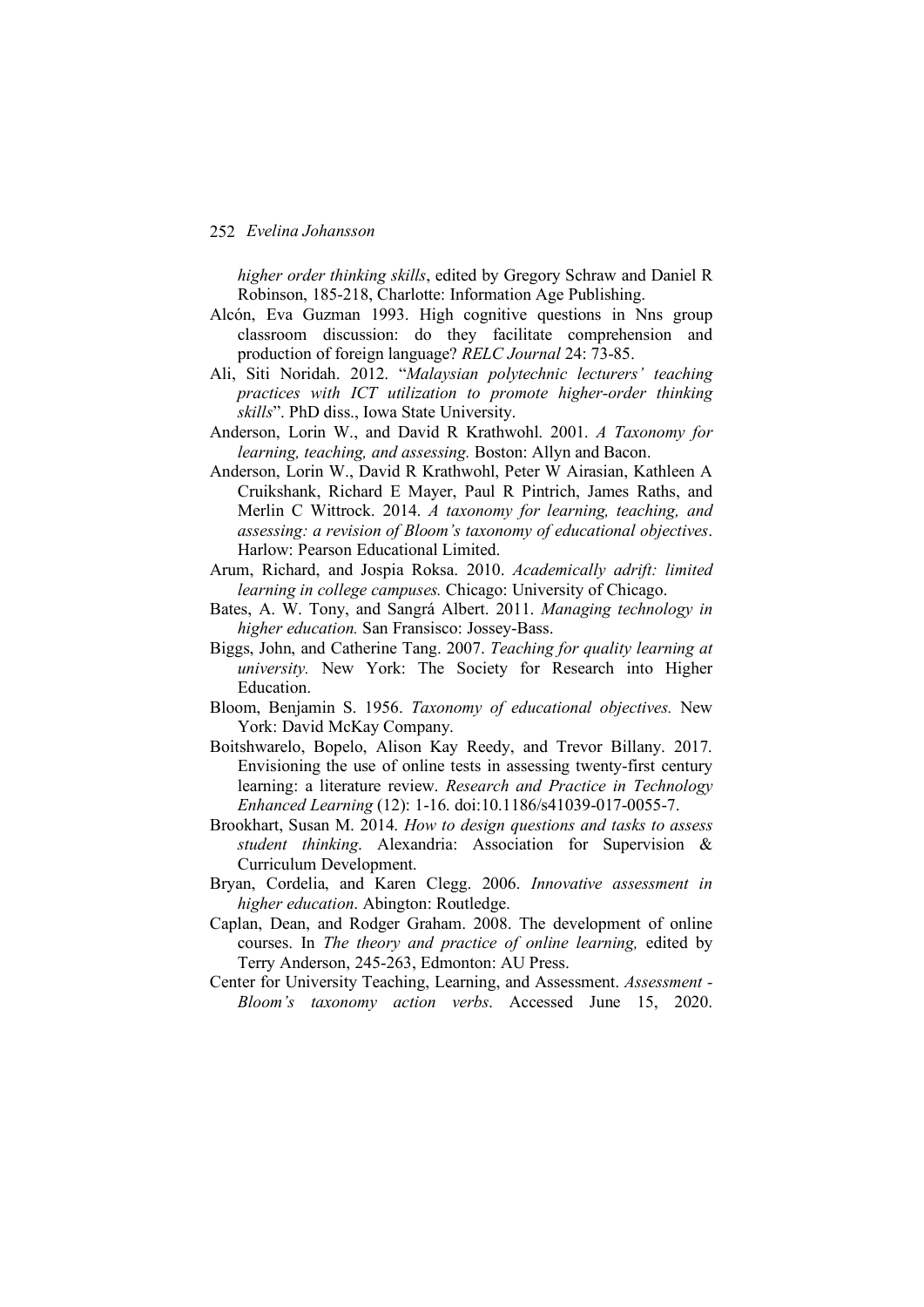https://www.cte.cornell.edu/documents/Assessment%20-%20Blooms %20Taxonomy%20Action%20Verbs.pdf.

- Chaiklin, Seth. 2003. The zone of proximal development in Vygotsky's analysis of learning and instruction. In *Vygotsky's educational theory in cultural context*, edited by Alex Kozulin, Boris Gindis, Vladimir S. Ageyev and Suzanne M. Miller, 39-63. Cambridge: Cambridge University Press.
- Chen, Mei-Hui. 2010. "Infusing thinking skills into an L2 classroom: a case study of an innovation in a Taiwanese university." PhD diss., Newcastle university.
- Davidson, Bruce W., and Rodney A Dunham. 1997. Assessing EFL student progress in critical thinking with the Ennis-Weir critical thinking essay test. *JALT Journal* 19(1): 43-57.
- DeWaelsche, Scott A. 2015. Critical thinking, questioning and student engagement in Korean university English courses. *Linguistics and Education* 32: 131-47. doi:10.1016/j.linged.2015.10.003.
- Ebadi, Saman, and Masoud Rahimi. 2018. An exploration into the impact of WebQuest-based classroom on EFL learners' critical thinking and academic writing skills: a mixed-methods study. *Computer Assisted Language Learning*, 31(5-6): 617-651. doi:10.1080/09588221.2018.1449759.
- Facione, Peter A., and N. C. Facione. 1994. *The California critical thinking skills test: test manual*. Milbrae: California Academic Press.
- Falchikov, Nancy, and Karen Thompson. 2008. Assessment: what drives innovation? *Journal of University Teaching & Learning Practice* 5(1): 50-60.
- Fensham, Peter J., and Alberto Bellocchi. 2013. Higher order thinking in chemistry curriculum and its assessment. *Thinking Skills and Creativity* 10: 250-64. doi:10.1016/j.tsc.2013.06.003.
- FitzPatrick, Beverly, John Hawboldt, Daniel Doyle, and Terri Genge. 2015. Alignment of learning objectives and assessments in therapeutics courses to foster higher-order thinking. *American Journal of Pharmaceutical Education* 79(1): 1-8.
- FitzPatrick, Beverly, and Henry Schulz. 2015. Do curriculum outcomes and assessment activities in science encourage higher order thinking? *Canadian Journal of Science, Mathematics and Technology Education* 15(2): 136-54. doi:10.1080/14926156.2015.1014074.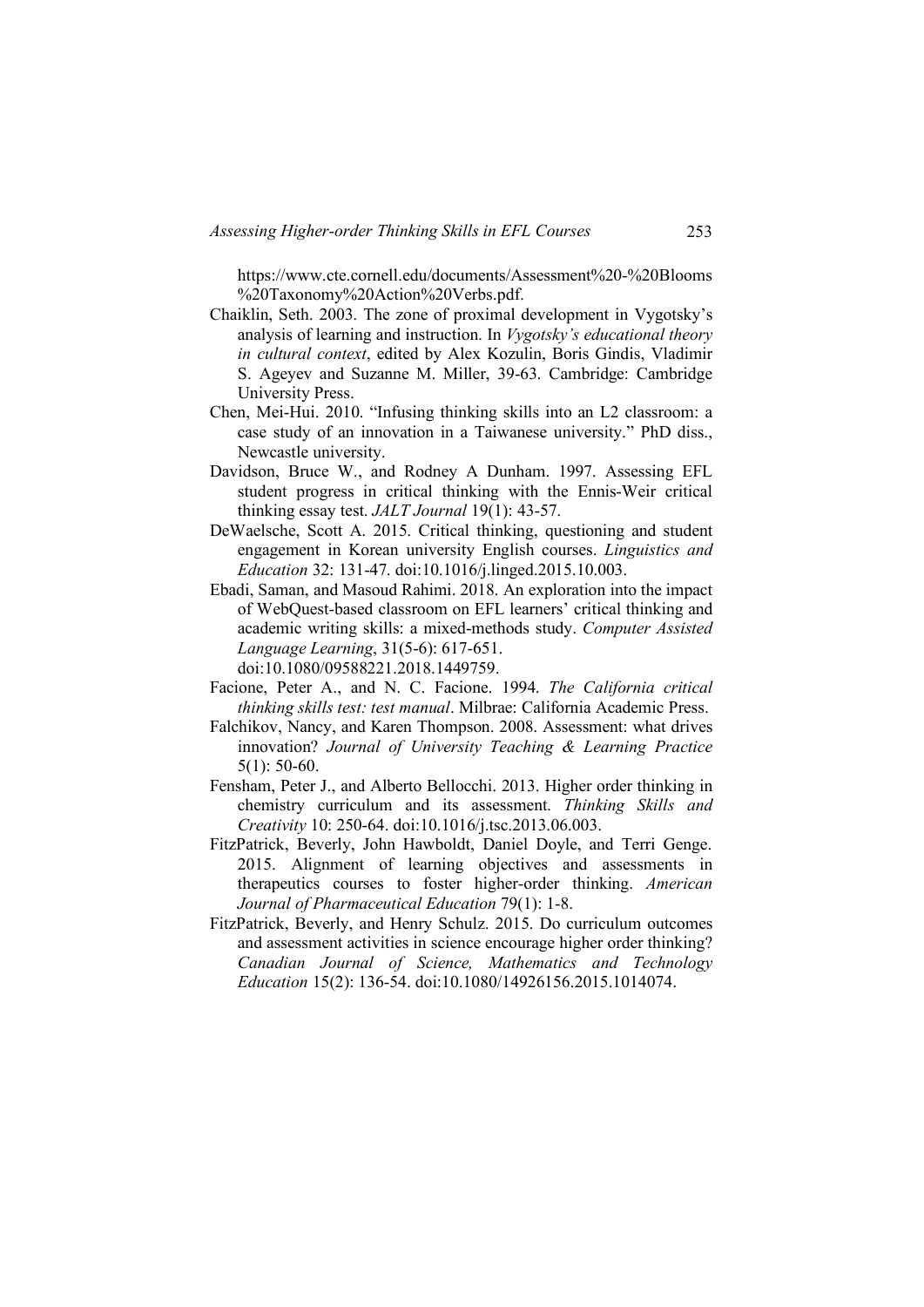- Ghanizadeh, Afsaneh. 2016. The interplay between reflective thinking, critical thinking, self-monitoring, and academic achievement in higher education. *Higher Education* 74(1): 101-14. doi:10.1007/s10734-016-0031-y.
- Gokhale, Anuradha. 1995. Collaborative learning enhances critical thinking. *Journal of Technology Education* 7(1): 22-30. doi:10.21061/jte.v7i1.a.2.
- Gorin, Joanna S., and Svetina Dubravka. 2011. Test design with higher order cognition in mind. In *Assessment of higher order thinking skills*, edited by Gregory Schraw and Daniel R Robinson, 121-149, Charlotte: Information Age Publishing.
- Jabr, Dua' Ahmad Faheem. 2003. Teaching critical thinking in the English language classroom: the case of Palestine. *Mediterranean Journal of Educational Studies* 8(2): 137-62.
- Khoo, Elaine, and Bronwen Cowie. 2011. A framework for developing and implementing an online learning community. *Journal of Open, Flexible and Distance Learning* 15(1): 47-59.
- Krathwohl, David R. 2002. A revision of Bloom's taxonomy: an overview. *Theory Into Practice* 41(4): 212-18. doi:10.1207/s15430421tip4104\_2.
- Köksal, Dincay, and Ömer Gökhan Ulum. 2018. Language assessment through Bloom's taxonomy. *Journal of Language and Linguistic Studies* 14(2): 76-88.
- Lantolf, James P., James L Thorne, and Matthew E Poehner. 2015. Sociocultural theory and second language development. In *Theories in second language acquisition: an introduction*, edited by Bill VanPatten and Jessica Williams, 207-226, New York: Routledge.
- Lee, Jihyun, and Hyoseon Choi. 2017. What affects learner's higherorder thinking in technology-enhanced learning environments? The effects of learner factors. *Computers & Education* 115: 143-52. doi:10.1016/j.compedu.2017.06.015.
- Leighton, Jacqueline P. 2011. A cognitive model for the assessment of higher order thinking in students. In *Assessment of higher order thinking skills*, edited by Gregory Schraw and Daniel R Robinson, 151-184, Charlotte: Information Age Publishing.
- Li, Li. 2011. Obstacles and opportunities for developing thinking through interaction in language classrooms. *Thinking Skills and Creativity* 6(3): 146-158. doi:10.1016/j.tsc.2011.05.001.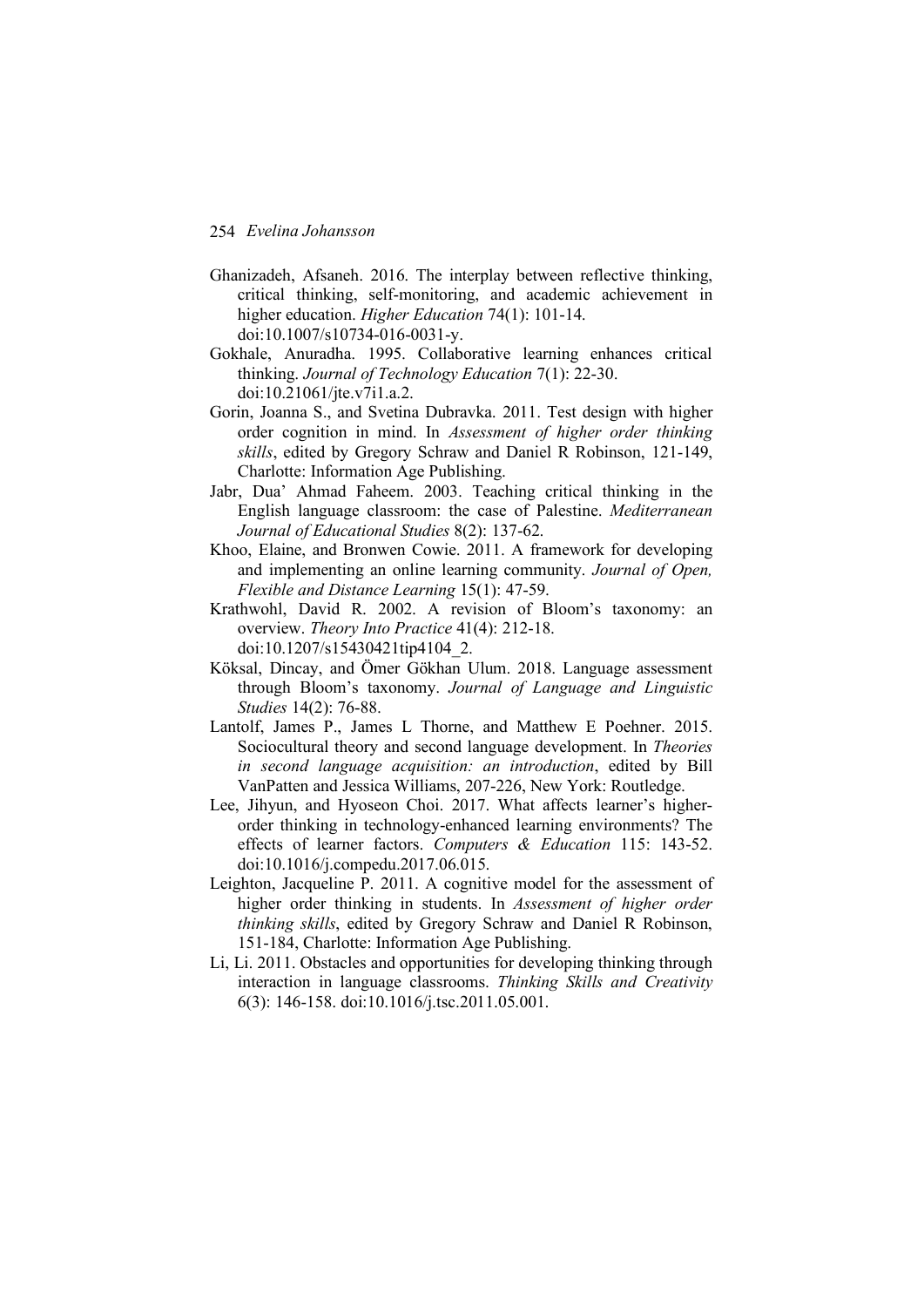- Li, Li. 2016. Thinking skills and creativity in second language education: where are we now? *Thinking Skills and Creativity*, 22: 267-272. doi:10.1016/j.tsc.2016.11.005.
- Liaw, Meei-Ling. 2007. Content-based reading and writing for critical thinking skills in an EFL context. *English Teaching & Learning* 31(2): 45-87.
- Manalo, Emmanuel, and Chris Sheppard. 2016. How might language affect critical thinking performance? *Thinking Skills and Creativity* 21: 41-49. doi:10.1016/j.tsc.2016.05.005.
- McNeill, Margot, Maree Gosper, and Jing Xu. 2012. Assessment choices to target higher order learning outcomes: the power of academic empowerment. *Research in Learning Technology* 20: 283-96. doi:0.3402/rlt.v20i0.17595.
- Mohammadi, Elham, Gholam Reza Kiany, Reza Ghaffar Samar, and Ramin Akbari. 2015. Appraising pre-service EFL teachers' assessment in language testing course using revised Bloom's taxonomy. *International Journal of Applied Linguistics and English Literature* 4(4): 8-20. doi:10.7575/aiac.ijalel.v.4n.4p.8.
- Possin, Kevin. 2014. Critique of the Watson-Glaser Critical Thinking Appraisal Test: the more you know, the lower your score. *Informal Logic* 34(4): 393-416.
- Riazi, Mehdi A. 2010. Evaluation of learning objectives in Iranian highschool and pre-university English textbooks using Bloom's taxonomy. *The Electronic Journal for English as a Second Language* 13(4): 1-16.
- Rose, Susan, Nigel Spinks, and Ana Isabel Canhoto. 2015. *Management research: applying the principles*. New York: Routledge.
- Schraw, Gregory, and Daniel R Robinson. 2011. *Assessment of higher order thinking skills.* Charlotte: Information Age Club.
- Soodmand Afshar, Hassan, and Hossein Movassagh. 2014. On the relationship among critical thinking, language learning strategy use and university achievement of Iranian English as a foreign language majors. *The Language Learning Journal* 45(3): 382-98. doi:10.1080/09571736.2014.914238.
- Toyoda, Etsuko. 2015. Relationship between higher-order thinking skills and L2 performance. *Electronic Journal of Foreign Language Teaching* 12(2): 200-218.